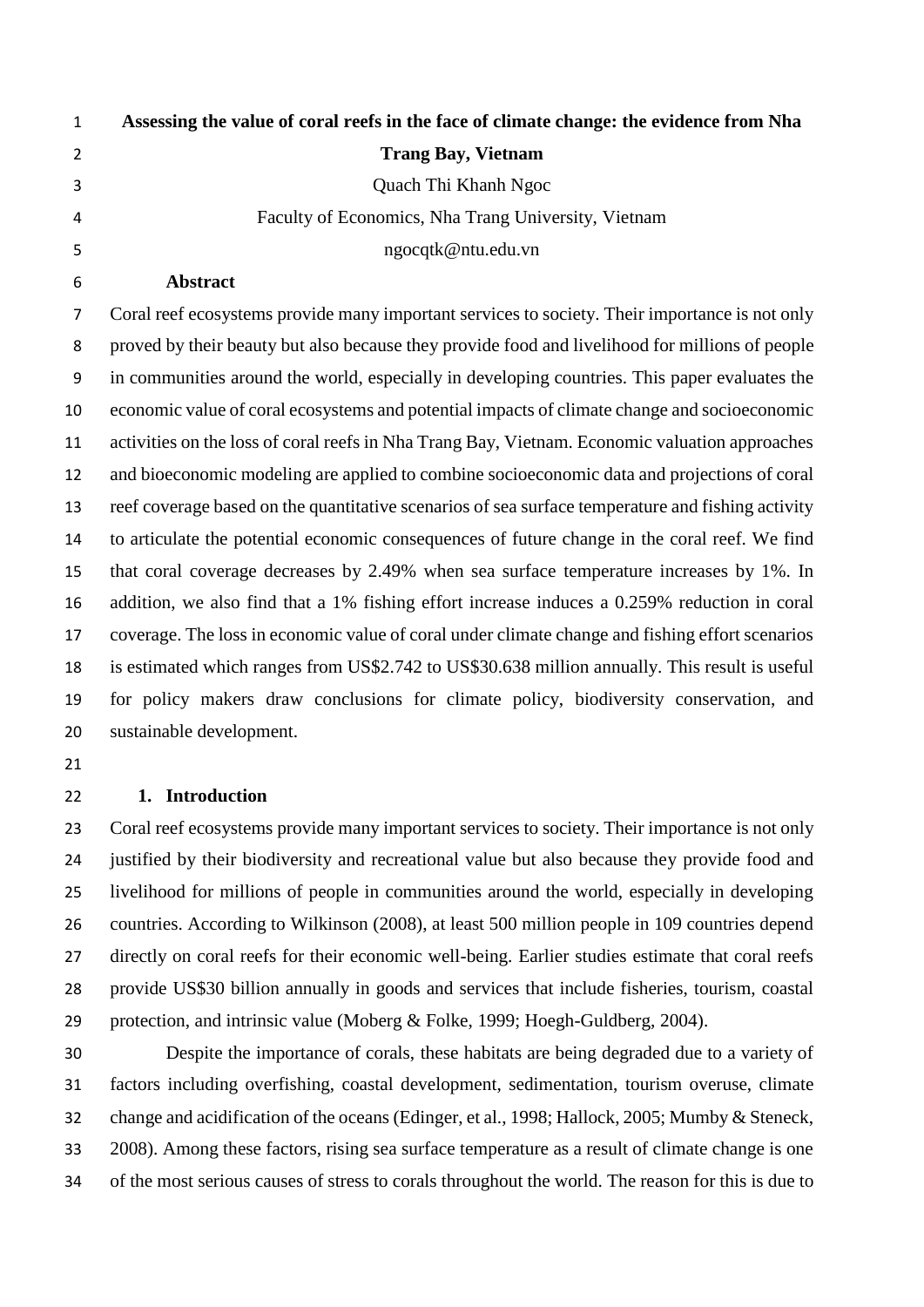the biological characteristics of corals as they survive only within a certain condition of temperature, light, and water chemistry conditions (Hoegh-Guldberg, 2004). These conditions are expected to change in the future due to the consequence of global warming and ocean acidification, which urged by anthropogenic carbon dioxide emissions (Turley & Gattuso, 5 2012). Climate change also imposes challenges since the causality and effects are not easily relieved by local action or management (Hughes, et al., 2003).

 It is now widely recognized that climate change and coral reef economic value are linked (Chen, et al., 2015). The change in coral reefs due to climate change and other threats can affect the flow of ecosystem services providing the benefits people obtain from ecosystems. These benefits include the Millennium Ecosystem Assessment's provisioning services (fishing and fishing-related activities and marine farming), cultural services (tourism and related activities as well as education and research related to the marine environment), supporting services (primary production, nutrient, and water cycling), and regulating services (habitat provision for fisheries and other species, natural hazard protection - storm protection and beach erosion control, and many key environmental processes). Given the climate threats to coral reefs, an appropriate analytical framework for these threats requires the integration of natural science, economics, conservation, and public policies.

 Research on ecosystem services has grown gradually and gained broader attention throughout the past decade (McDonough, et al., 2017). Monetary valuation and other type of ecosystem service information are often used as a measure of ecosystem service value to raise the awareness among users and provide information for managers and policy makers (Costanza, et al., 1997; Wright, et al., 2017). The methodology for qualification of ecosystem services is the main concern and the valuation challenge in conducting research since it is difficult to capture all benefits of ecosystem services in unique circumstances (Hanley & Barbier, 2009; Beaumont, et al., 2008).

 A number of studies have quantified the economic value of coral reefs (Cesar, 2000; Brander, et al., 2007; Griffen & Drake, 2008; Laurans, et al., 2013) however, most of studies focus on a handful of coral reef ecosystems such as provisioning services (Christina, et al., 2014; Joelle, et al., 2015), regulating services (coastal protection) (Zanten, et al., 2014; Nalini, et al., 2015; Pascal, et al., 2016), cultural services (tourism and recreation) (Pietervan, et al., 2015; Diane, et al., 2017; Mark, et al., 2017; Subade & Francisco, 2014), and the management aspect (Johnson & Saunders, 2014; Kelly, 2015; Ngoc, 2017). Only a limited number evaluate the impacts of climate change on coral reefs. Some authors investigate effects of ocean acidification damages to coral reefs (Brander, et al., 2012; Speers, et al., 2016). Others highlight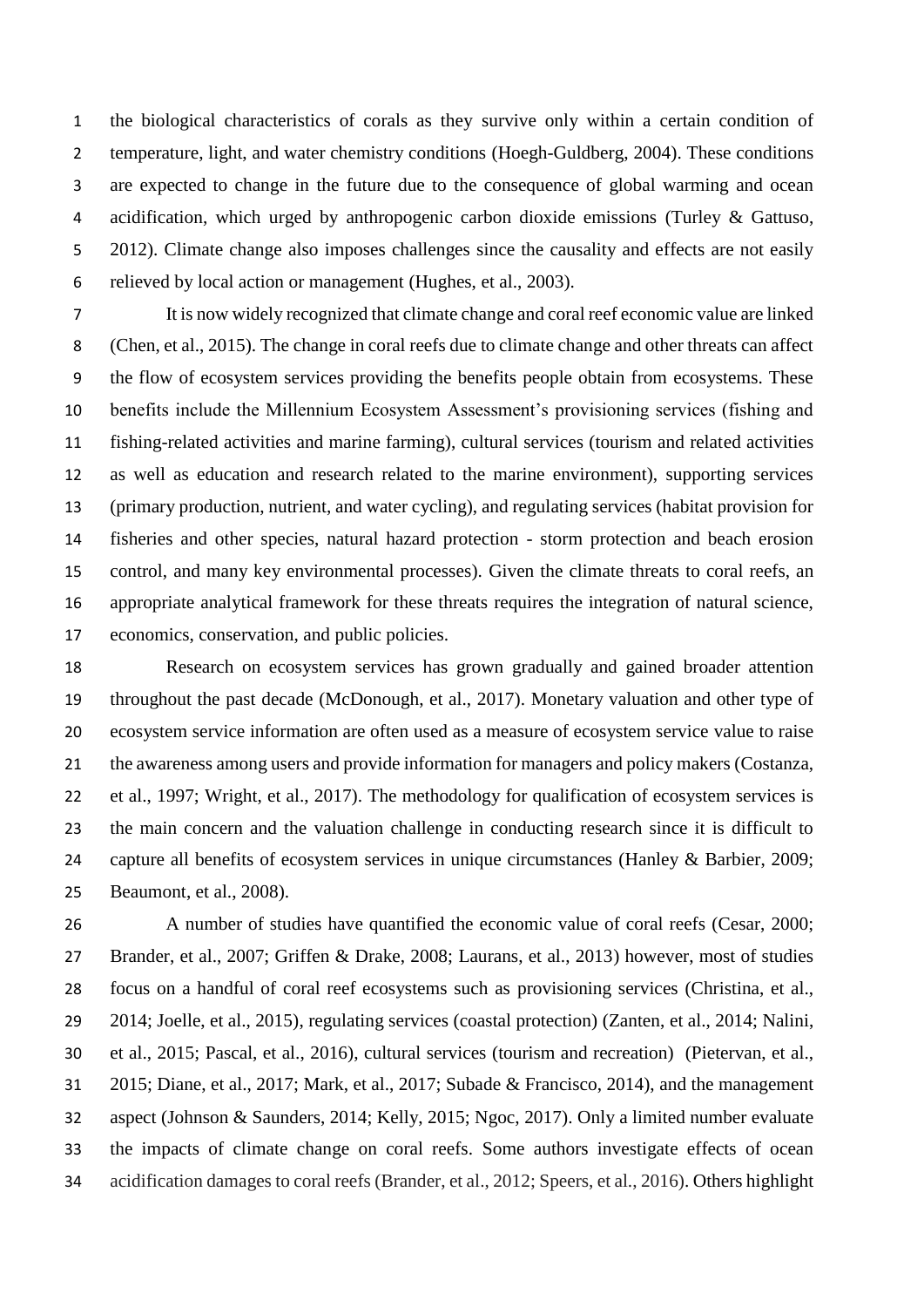the climate change impacts and adaptation options for reef fisheries (Cinner, et al., 2012; Iliana, et al., 2014).

 Different valuation approaches have been developed and applied to address specific policy and management questions and to value coral reefs and marine ecosystem services. Three main perspectives on valuing coral reefs and marine ecosystems include economic, socio- cultural and ecological benefits (Fernandes, et al., 1999; Laurila-Pant, et al., 2015). The valuations can utilize the indicator systems (Yee, et al., 2014; Yee, et al., 2015; Kittinger, et al., 2012) or use quantitative tools for assessing the value of coral reefs to provide information for improving management (Groot, et al., 2012; Jarvis, et al., 2017; Subade & Francisco, 2014; Grafeld, et al., 2016; Fitzpatrick, et al., 2017; Elliff & Kikuchi, 2017). However, the main problem arising from the research is the interface between ecology and socio-economic. The lack of scientific information on the ecological aspect (reef structural complexity, species richness, and fish population) may affect the economic estimates.

 This paper contributes to the literature eliciting values for coral reef ecosystem services by implementing economic valuation of coral reefs to present an estimate of total benefits and opportunities over time and a modified bioeconomic modeling to evaluate the climate change impacts on the coral reef cover through the dynamic of carrying capacity. The use of economic valuation and bioeconomic modeling aims to combine economic and ecological descriptions of the coral reef ecosystems. The links between climate change to coral reef cover and coral reef value are investigated to provide future scenarios of coral reefs under climate change predicted. Understanding this linkage is essential to draw conclusions for climate policy and biodiversity conservation.

 In this research, we worked with communities living in Nha Trang Bay. Coral ecosystems in Nha Trang Bay play an important function in providing crucial goods and services to people living in this area. These goods and services provide an important source of income for local populations (through fishing, aquaculture, etc.), and sustenance to those living at subsistence levels. They are also a tourist attraction, contributing to local income and foreign exchange. Coral reefs in the area have been assessed as having a high potential for tourism development. However, the pressure from natural and socioeconomic activities including fishing, tourism development, and climate change imposes serious threats to coral reefs, raising the need to consider the socioeconomic aspect in the management of coral reefs. Good management of coral reefs is necessary to maintain sustainable use and benefits to the community over time.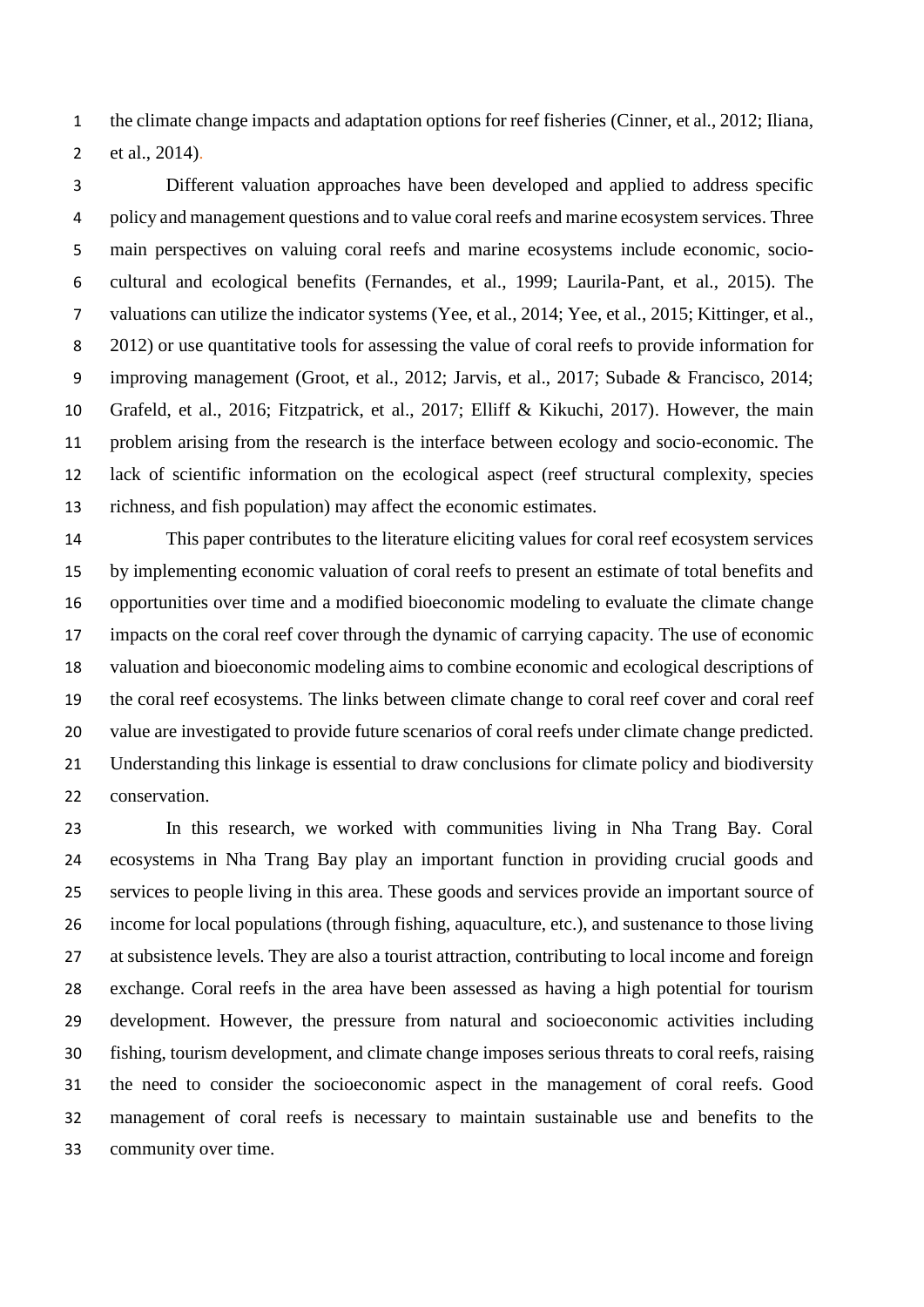This research will make a comprehensive valuation of coral reefs through five key goods and services: i) fisheries, ii) aquaculture, iii) tourism, iv) biodiversity and v) shoreline protection. The impact of climate change on coral reef value is measured by the changes in ecosystem services caused by climate related changes in coral reefs. This impact is assessed by applying a modified bioeconomic modeling and scenario building. Economic valuation and bioeconomic results will contribute in communicating the importance of coral reefs to people and policy makers and help them make appropriate management plans to mitigate and adapt to climate change in the future.

 The paper is organized as follows: the next section describes the study site and state of the coral reef ecosystem. Section 3 describes the overall methodology and data sources used. Section 4 describes the economic value of each of ecosystem services. This section also provides the potential loss of coral reef cover and coral reef value under the impact of climate change and fisheries. The final section discusses the policy implications for coral reef conservation and sustainable development.

- 
- 

## **2. Background to the study site and the state of coral reef**

### *2.1. Study site*

 Nha Trang is a coastal city and capital of [Khanh Hoa Province,](https://en.wikipedia.org/wiki/Kh%C3%A1nh_H%C3%B2a_Province) on the [South Central](https://en.wikipedia.org/wiki/South_Central_Coast)  [Coast](https://en.wikipedia.org/wiki/South_Central_Coast) of [Vietnam.](https://en.wikipedia.org/wiki/Vietnam) The city has a metropolitan area of 251 km² and population of about 500,000. Nha Trang is well known for its beaches and [scuba diving.](https://en.wikipedia.org/wiki/Scuba_diving) It is considered among the world's most beautiful bays and a popular destination for Vietnamese and international tourists.

 Nha Trang is a priority site listed in the Vietnam Biodiversity Action Plan and considered a biodiversity hotspot of the country. The area has a rich diversity of biological, ecological and landscape features. In 2002, Nha Trang Bay marine protected area was established, aimed at conserving biodiversity, focusing on coral reef ecosystems and enhancing local communities' livelihoods. The marine protected area encompassing nine islands is the first marine protected area in Vietnam. It acts as a marine biodiversity conservation center with 160 km2 that holds a special position in marine resource management and a pilot model for other protected areas in the country. A number of resource management projects focusing on alternative income generation has been initiated by government agencies and foreign donors such as DANIDA, WWF, and Ministry of Agriculture and Rural Development.

 Recently the Vietnam government has approved a major development plan in which Nha Trang bay will become a special administrative economic zone by the end of this decade, with its role as a national and international ecotourism and entertainment center.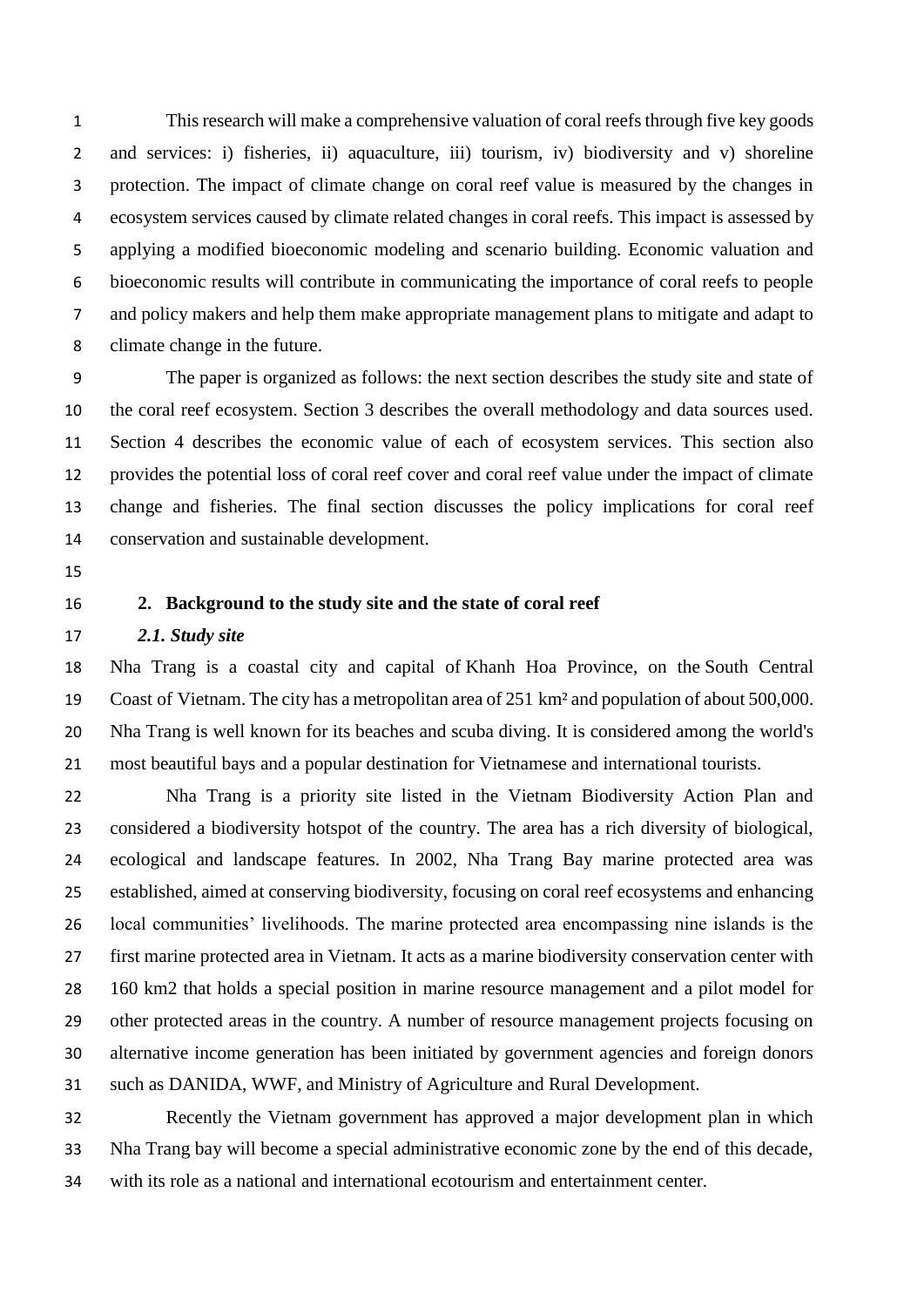

Figure 1: The map of Nha Trang Bay (adapted from Nguyen, et al., 2013)

#### *2.2 The state of coral reefs*

 Previous studies revealed that Nha Trang Bay has high marine biodiversity with more than 812 ha of typical ecosystems; 6 kinds of mangroves; 7 kinds of sea grass; 115 taxa of seabed fauna in sea grass beds; 504 coral reef creatures (Tuan, et al., 2005). Coral reefs and seagrass in Nha Trang form a unique natural ecosystem, with important biodiversity. The total coral reef area in Nha Trang water is 730 ha. The list of coral species in the bay accounts for about 40% of the world's coral species (Tuan, et al., 2002).

 The assessment of marine biodiversity of Nha Trang Bay was initially undertaken in 1993 by WWF for the period 1994 - 1998 and was then followed up every year from 2002 to 2012 by Institute of Oceanography as part of the implementation phase of the Hon Mun MPA pilot project. These assessments were resumed in 2015. There were 8 sites monitored from 2002 to 2012 and 13 sites monitored in 2015. The results show that coral cover fluctuates and varies between monitoring sites. The coral reef cover in the core zone of the MPA is significantly higher than in outside areas. However, coral reefs in Nha Trang have been experiencing degradation, especially for close to the mainland due to a mixture of factors including overfishing, increase in sediments, the outbreak of crown-of-thorns starfish (COTS), climate change and tourism (Long & Phan, 2008; Tuan, et al., 2004). The overall decline in hard coral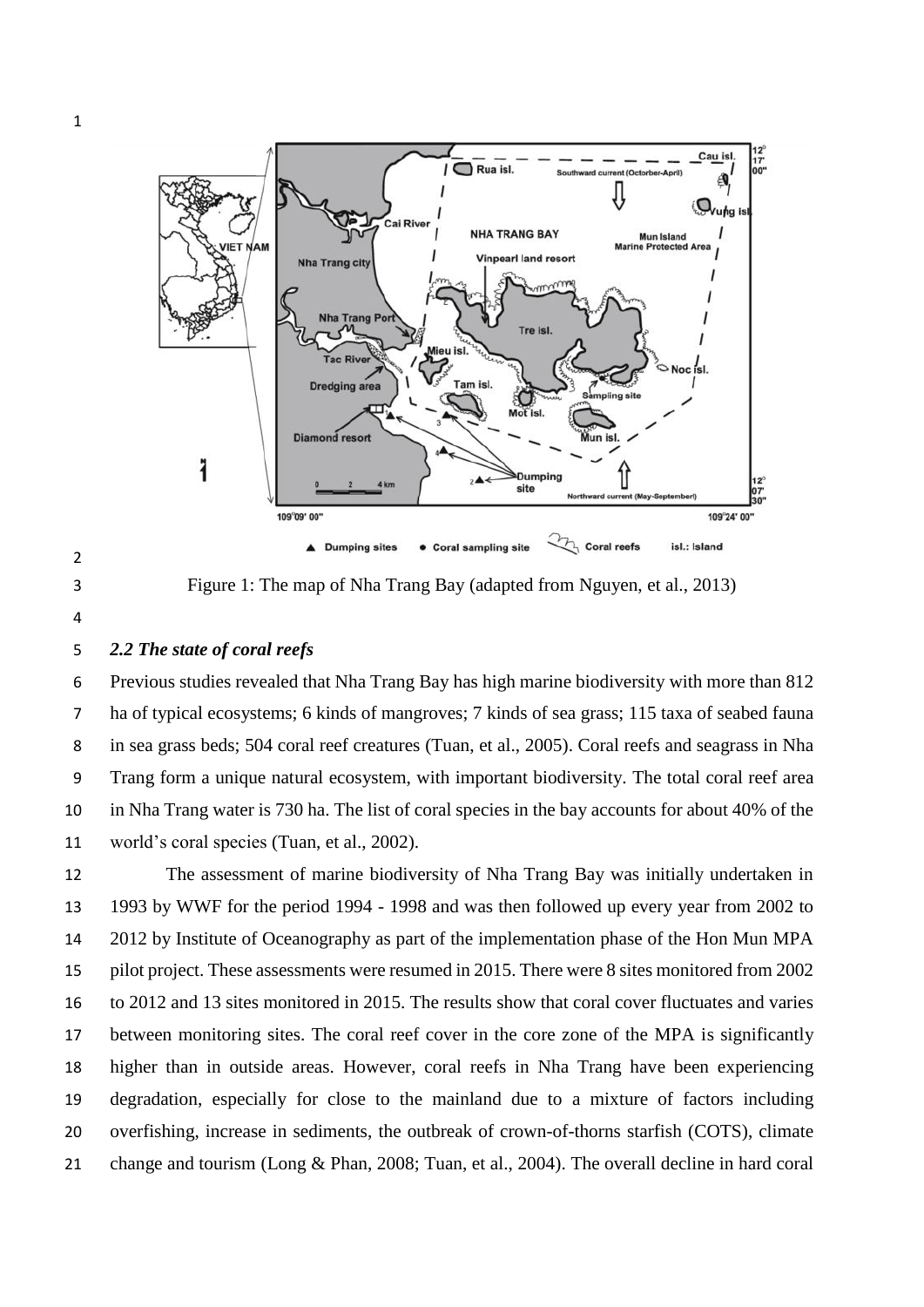cover during the last 20 years was 13% with a higher decline in the period of 1994-2000 (16.3%) compared to that in the period of 2000-2006 (2.6%) and 2006-2015 (0.9%). Notably, coral reefs in the Nha Trang region are at risk from global climate driven threats like coral bleaching which was recorded in Nha Trang Bay in 1998 and 2010, as well as ocean acidification, which has led to coral mortality in these years (Ben, et al., 2015). A decrease in coral cover reduces habitat for fish and drives a shift in fish communities. Some reef fish species have declined in abundance, as has the catch (Long & Tuan, 2014).

**3. Methods** 

 To achieve our research objectives, we employ a mixed method design utilizing both quantitative and qualitative methods. The economic value of coral reefs is assessed first based on the total economic framework. The impacts of climate change and socioeconomic activities on coral reef coverage and the linkage between coral reef coverage will be also investigated through the dynamics of carrying capacity in the bioeconomic model and the benefit transfer approach.

#### *3.1. The economic value of coral reef ecosystems*

 Goods and services resulting from coral reefs in Nha Trang waters are measured with monetary values by applying the concept of Total Economic Value (TEV). The TEV of coral reef ecosystems can be subdivided into use and non-use values. Use values are benefits that arise from the actual use of the ecosystem, both directly and indirectly, such as fisheries, tourism and beach front property values. Non-use values include an existence value, which reflects the value of an ecosystem to humans, irrespective of whether it is used or not.

 There are three main families of valuation techniques to determine the economic value of ecosystem services including market-based, revealed preference and stated preference methods. The market-based methods use standard economic techniques for measuring economic benefits from market goods, based on the quantity people purchase at different prices and quantity supplied at different prices. The revealed preference methods involve a number of techniques such as travel cost method and hedonic pricing technique. Stated preference methods are based on asking people how much they would be willing to pay for services provided by a biological resource. The type of valuation technique chosen will depend on the type of non- market goods or services to be valued, as well as the quantity and quality of data available. Due to resource and budget constraints, in this study, five major goods and services defined from the state of coral reef resources in Nha Trang are evaluated. These goods and services include fisheries, marine aquaculture, tourism, biodiversity value and shoreline protection. Valuation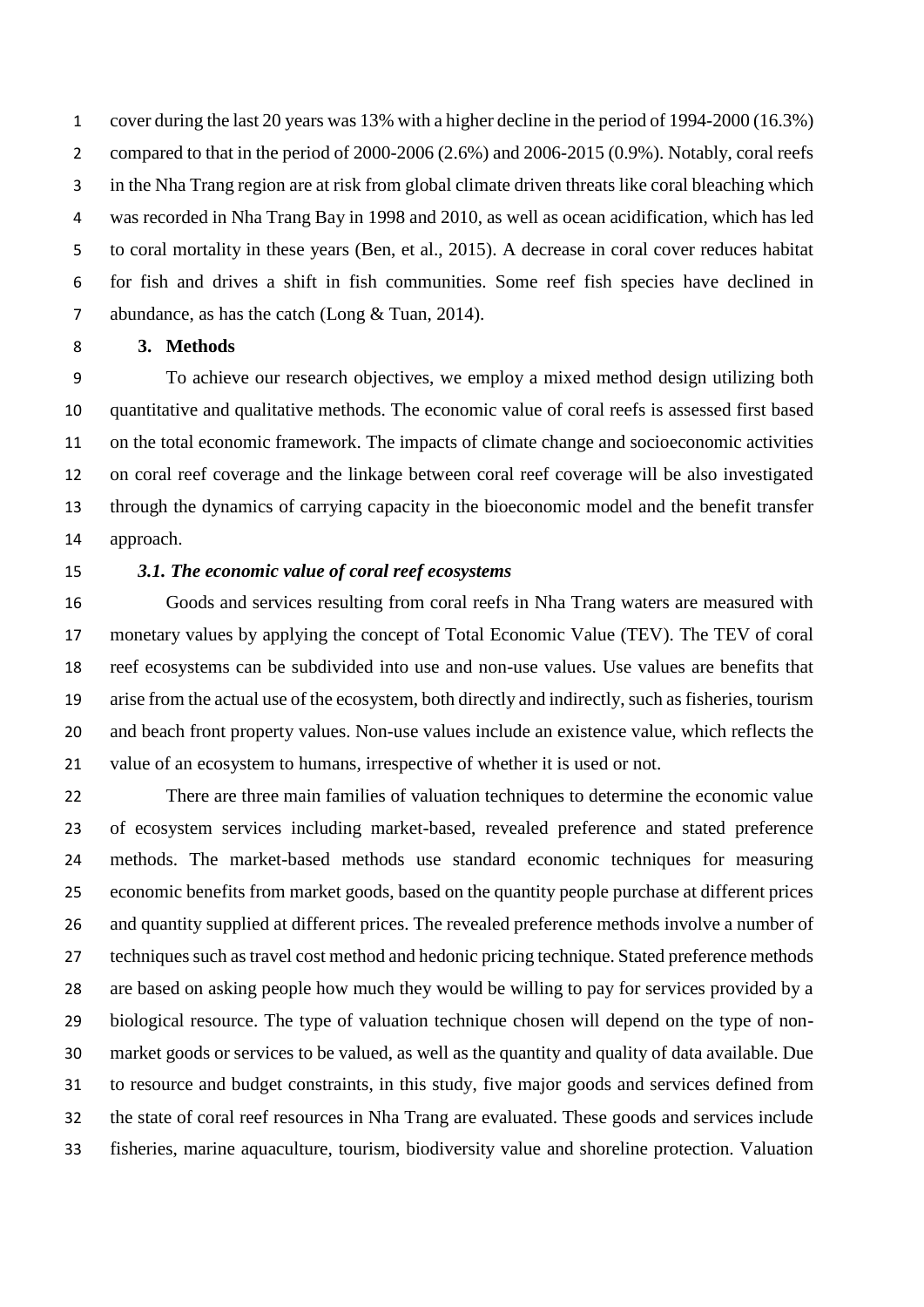techniques will be used in this project, including market value, contingent valuation, and value transfer. The total economic value of coral reef ecosystems is shown in table 2.

 The market value approach will be applied to fisheries and marine aquaculture to estimate the difference in the value of productive output as the basis for valuing coral reef services. Fishers were asked about the frequency of harvest (daily, weekly), and on the average quantity of product harvested each time they went fishing. The component of the catch, the price, and the operation cost are also investigated to compute the value-added of the fisheries. The aquaculture farmers were also asked about their production, selling price and relevant costs. From this information, the value-added of marine aquaculture is estimated.

 For the tourism value related to reefs, both consumer surplus and producer surplus will be examined. The contingent valuation method by asking people what they are willing to pay for recreation benefits provided by coral reefs above what they actually spend is applied to define the consumer surplus. The effect on production, which looks at the difference in the production is applied to the producer side of tourism.

 Biodiversity value relevant for coral reefs in Nha Trang is obtained from the study of (Xuan, et al., 2017). This study applies a discrete choice experiment to derive tourists' WTP for coral reef conservation and environmental quality in the Nha Trang. Based on average WTP per tourist, total consumer surplus can be calculated. For shoreline protection, the value is determined based on comparable areas and the benefit transfer method. The valuation estimates will also reflect the gains and losses of management responses of coastal and marine resources.

#### *3.2. Evaluate impact of climate change on coral reefs and coral economic value*

*3.2.1. Bioeconomic modeling of coral reef cover* 

 Changes in the coral cover are indicative of the health of coral communities and are calculated as the net difference between rates of growth (including both growths of individuals 26 and recruitment of new corals) and the rate of mortality from all causes (Hughes, et al., 2003; Hoegh-Guldberg, 2004). Sea surface temperature (SST) has been found to be an important determinant of coral reef presence and health. Many studies have shown this evidence (Hughes, et al., 2003; Chen, et al., 2015).

 To investigate the relationship between climate and socioeconomic conditions and the coral cover extent, we apply bioeconomic modeling. The climate factor is sea surface temperature and the socioeconomic conditions include fishing effort. The coral reefs provide the natural habitat for living creatures thus coral loss may also result in declines in habitat. This habitat is related to carrying capacity in marine areas. Some studies indicate that carrying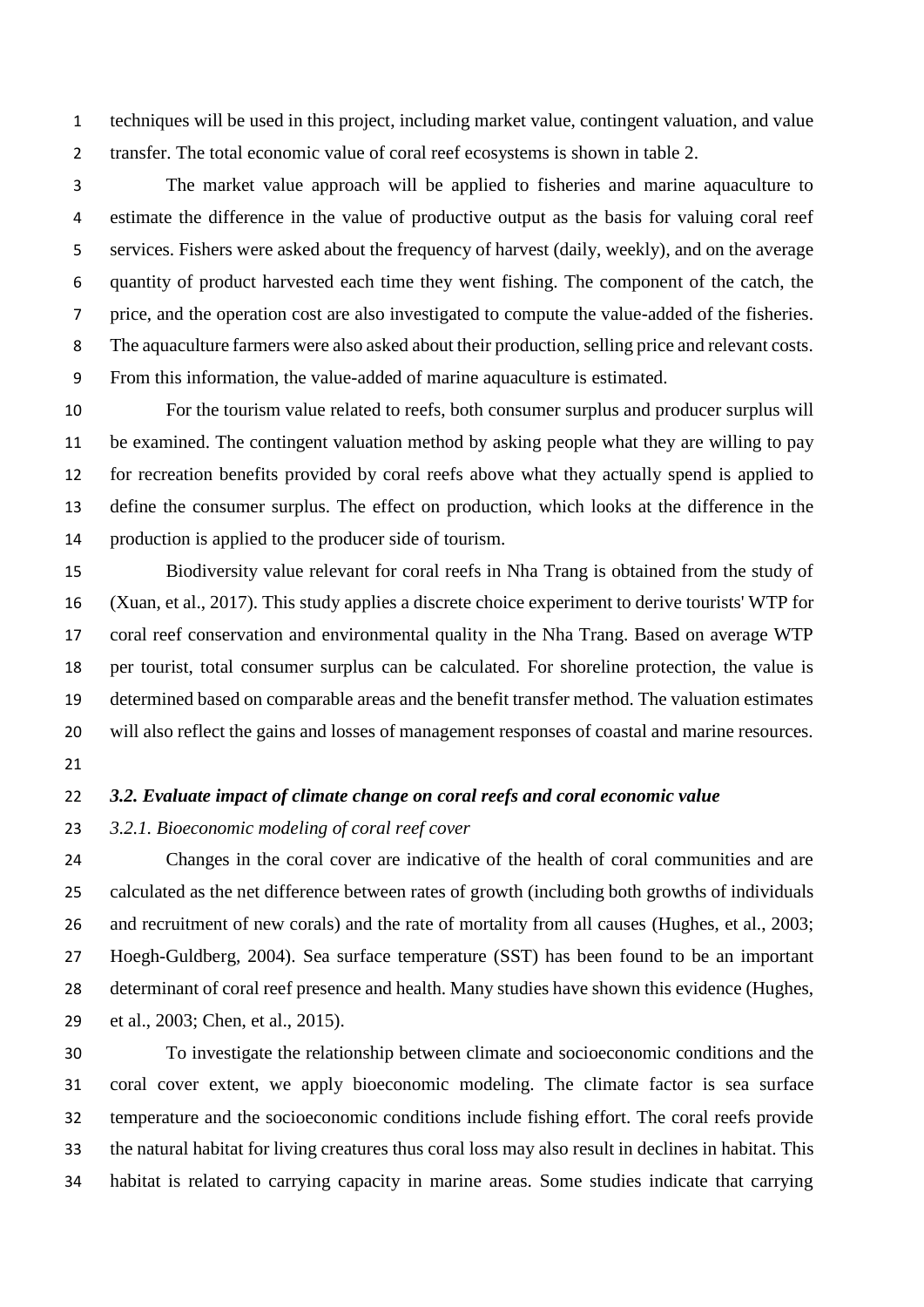capacity is influenced by habitat size and quality. Larger habitats can support populations with higher carrying capacities; higher quality habitats support populations with higher carrying capacities (Griffen & Drake, 2008; Hakoyama & Iwasa, 2000). The fishing activity and climate change can deteriorate the coral reef ecosystem and thus are also expected to impact the carrying capacity. The dynamic of carrying capacity is modeled as follows:

$$
K_{t+1} - K_t = G(K_t) - \delta E_t K_t + \gamma S S T_t K_t \tag{1}
$$

7 which specifies the change in carrying capacity  $(K)$  as a function of the growth rate G of 8 carrying capacity due to coral reef habitat change and the fishing effort  $(E)$  and sea surface 9 temperature (SST) impacts. The growth of carrying capacity is assumed to follow a logistic 10 growth so  $G(K_t) = \tau K_t (1 - K_t)$  as (Narine, et al., 2010), where  $\tau$  is the growth rate of carrying capacity driven by coral reef habitat. Changes in coral reef cover may represent the carrying capacity changes over time. Based on the positive relationship between coral reef habitat and 13 carrying capacity and following (Barbier, 2007), we assume  $K$  as a function of coral reef 14 coverage, represented by coral coverage  $(S)$ .

$$
K(S_t) = \alpha ln S_t \tag{2}
$$

16 Substituting (2) into (1), the change in carrying capacity in relation to fishing activity and climate change can be defined as follows

$$
18\phantom{0}
$$

18 
$$
\frac{lnS_{t+1}-lnS_t}{lnS_t} = \tau - \tau \alpha lnS_t - \delta E_t + \gamma SST_t
$$
 (3)

 Parameters of the dynamics of coral reef ecosystems can be estimated with the coral reef cover, fishing effort and SST using transformation Eq. (3). This model estimate is derived under the assumption of long run equilibrium of the coral reef systems.

# *3.2.2. Linking coral cover and economic value of coral reef*

 The relationship between coral cover and economic value of the coral reef will be investigated so that the impacts of climate change and fishery on the coral reef value can be evaluated. Due to the lack of data on the coral value of coral reef ecosystems in Nha Trang Bay. We will apply benefit transfer, using value estimated from other coral reefs. We will use the results from (Chen, et al., 2015) who apply a meta-analysis of 72 coral reef valuation studies to develop a transferable value of coral reefs. They assume a nonlinear relationship between coral coverage and coral reef recreational value and estimate a quadratic function with the dependent variable being coral reef recreational value. The meta-analysis shows that the coral reef value decreased by 3.8% when the coral cover was reduced by 1%. They also assume a crude proportion approach for other value factors of coral reefs. We will combine the coral reef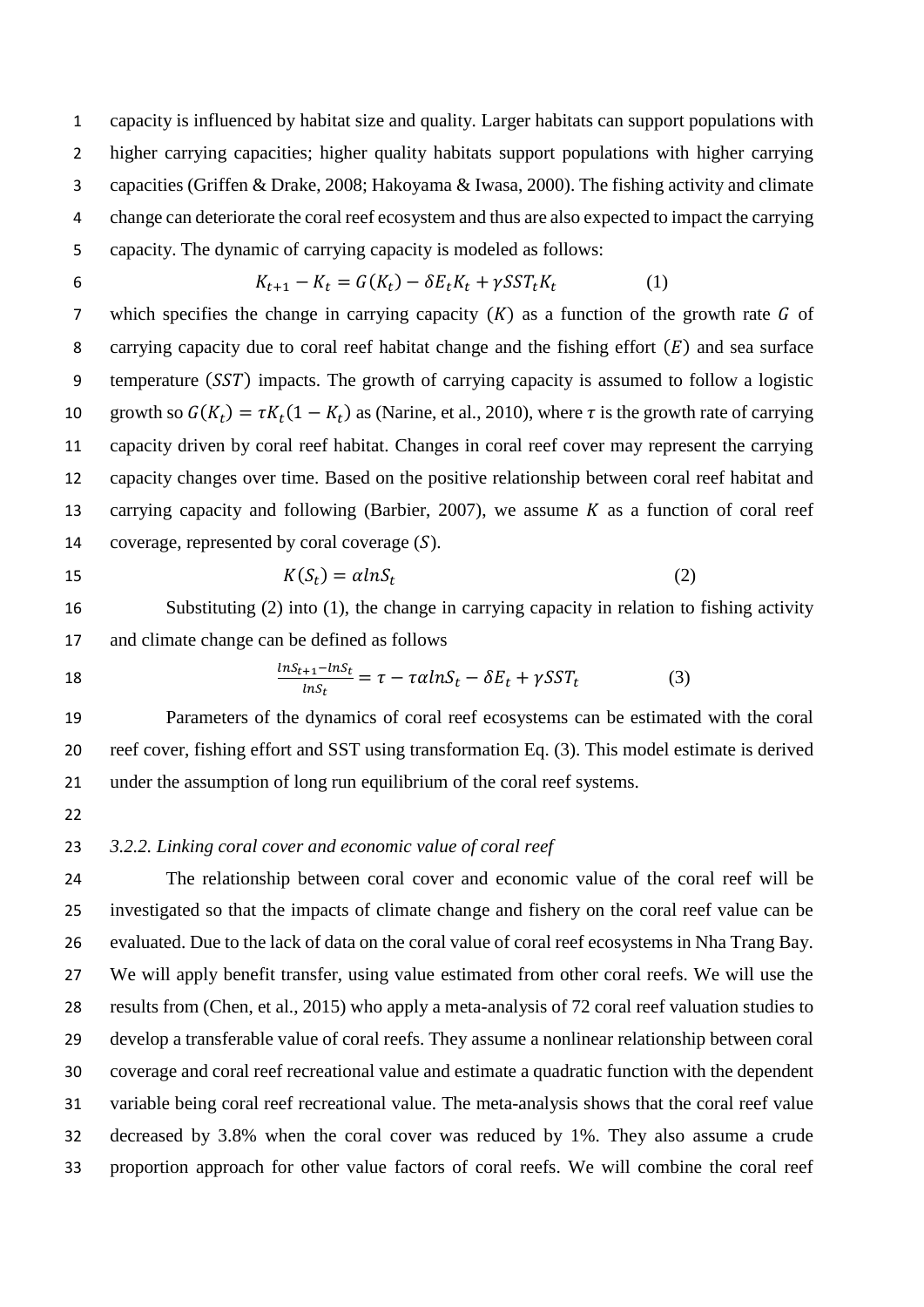function with the meta-analysis results from (Chen, et al., 2015) to find the loss value of coral reefs under climate change and socio-economic scenarios.

## *3.3 Data collection*

 Data was collected from different sources, including peer reviewed, reports, focus group discussions and household and tourist surveys. The secondary data included information on coral reef and fish health, and a socioeconomic profile of local communities and resource users. The coral cover data were found in different sources, including (Tuan, et al., 2005) and (Ben, et al., 2015). The SST data was collected from NOAA [\(National Oceanic and Atmospheric](http://www.noaa.gov/)  [Administration\)](http://www.noaa.gov/). Fishing effort was obtained from the Department of Agriculture and Rural Development. This dataset contains records of the above variables for the 1994 to 2012 period and the year 2015.

 A focus group discussion was also conducted with the participation of different stakeholder groups, including government representatives, local communities, fishers, aquaculture farmers and tourists. The discussion produced the necessary information for household survey and identified the major threats to the coral reefs and marine resources. Fishing, aquaculture, and tourism activities were also discussed to determine the relevant information regarding the importance of coral reefs and their contribution to the revenue and value added of these activities.

 A face-to-face household survey was conducted with a sample of 27 aquaculture farmers and 128 fishers. A questionnaire with the specific questions to tourists was elaborated and delivered to 145 domestic and foreign tourists. The contingent valuation method employed a hypothetical question to elicit respondents' maximum willingness to pay (WTP) for scuba diving, snorkeling and glass bottom boat experience in the Nha Trang Bay reef area. The mean willingness to pay was calculated directly from the surveyed local and foreign respondents. Aggregation is obtained by multiplying the mean willingness to pay by the annual number of visits. A summary of method and data can be seen in table 1.

Table 1: Coral reef ecosystem services, valuation methods, and data

| 29 | Aspects          | Methods      | Data sources                    |
|----|------------------|--------------|---------------------------------|
| 30 | 1. TEV           |              |                                 |
| 31 | <b>Fisheries</b> | Market value | FGD, secondary data from IO and |
| 32 |                  |              | household survey.               |
| 33 | Aquaculture      | Market value | FGD, secondary data from        |
| 34 |                  |              | DE and household survey         |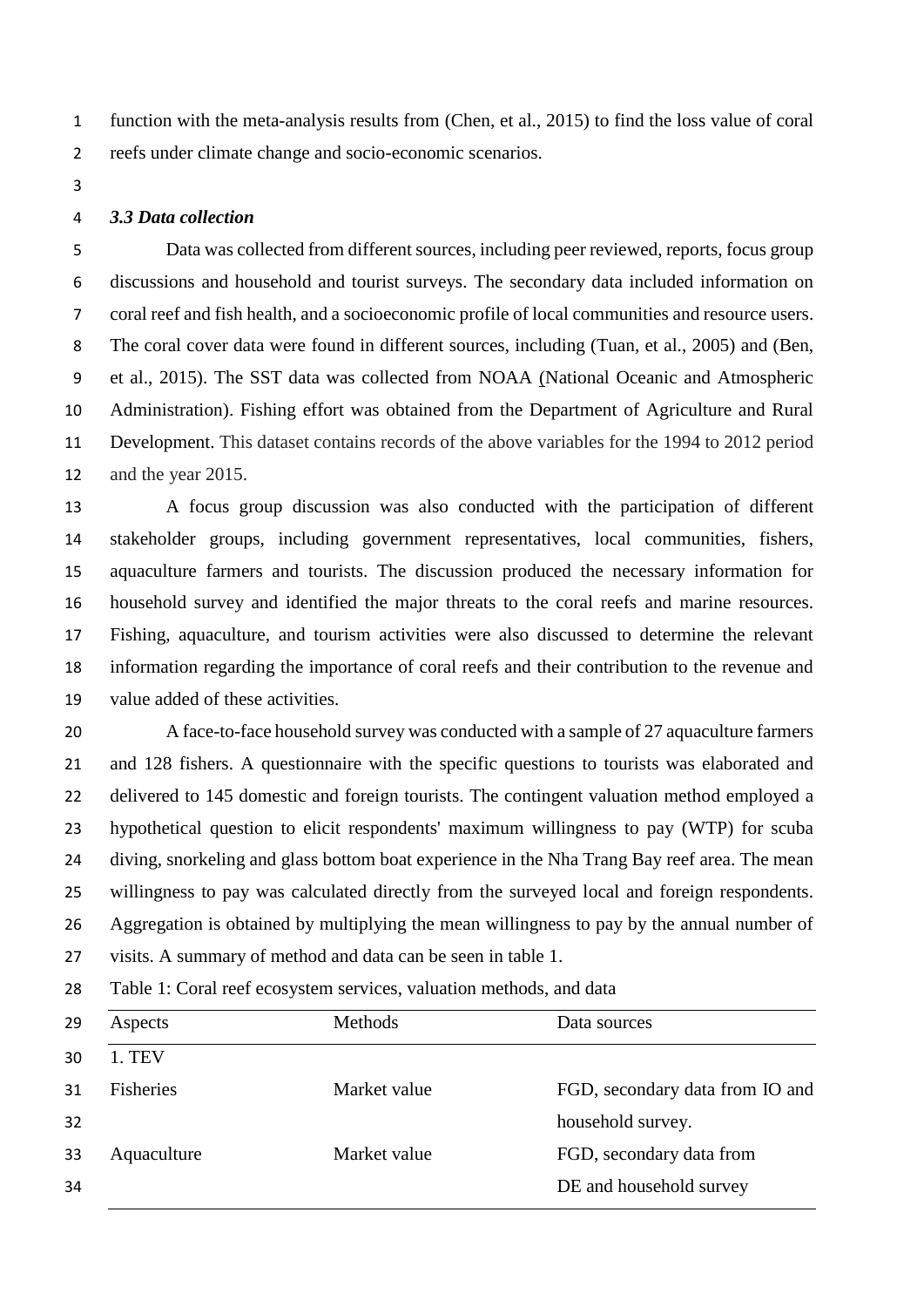| 1  | Tourism                                               | Production and consumer                                            | FGD, secondary data from        |
|----|-------------------------------------------------------|--------------------------------------------------------------------|---------------------------------|
| 2  |                                                       | surplus                                                            | <b>DSCT</b> and tourism survey  |
| 3  | Biodiversity                                          | Benefit transfer                                                   | Xuan, et al., 2017              |
| 4  | Shoreline protection                                  | Benefit transfer                                                   | Samonte, et al., 2016           |
| 5  |                                                       |                                                                    |                                 |
| 6  |                                                       | 2. Valuing SST and fishing activity impact on the coral reef value |                                 |
| 7  | Valuing SST and fishing                               | Bioeconomic modeling                                               | SST from NOAA, Fishing effort   |
| 8  | effort on coral reef cover                            |                                                                    | from DARD, the coral reef cover |
| 9  |                                                       |                                                                    | from IO.                        |
| 10 | Valuing coral reef coverage Benefit transfer          |                                                                    | Chen, et al., 2015              |
| 11 | loss on the coral value                               |                                                                    |                                 |
| 12 | IO: Institute of Oceanography                         |                                                                    |                                 |
| 13 | DE: Department of Economics                           |                                                                    |                                 |
| 14 | DSCT: Department of Sport, Culture, and Tourism       |                                                                    |                                 |
| 15 | DARD: Department of Agriculture and Rural Development |                                                                    |                                 |

#### *4. Results*

 $\overline{\phantom{a}}$ 

### *4.1. Total economic value*

## *4.1.1. Fisheries*

 The fishing fleet in Nha Trang comprises a variety of vessels, utilizing 11 different types of gears and techniques. The most popular fishing method to catch fish in Nha Trang is longline and gillnet, used to catch a broad variety of fish, shrimps, and mollusk. Fishers are dependent on reefs for fishing and viable marine-based ventures. There are more than 2000 vessels operating in the Nha Trang Bay. In 2015, the fleet landed 10.3 thousand tons of different type 25 of fish with a total value-added of US  $$15.03$  million<sup>1</sup>. From our household survey with fishers, the ex-vessel prices of these fishes ranged from US\$1.2/kg to US\$7.16/kg.

 Some qualitative and quantitative data and information related to reef fisheries have been mentioned in several publications and technical reports at national (Tuan, et al., 2005; Tuan, et al., 2007) and local scales (Tuan, et al., 2005; Long, et al., 2004). However, a recent analysis of fisheries related to coral reefs in some key areas in Vietnam indicates that coral reefs have provided high production of target resources. The Institute of Oceanography reported that the most abundant fish species recorded were members of the Labrids (wrasse), observed at 33 184.1  $\pm$  57.8 individuals/500 m2. Caesionids (Fusiliers) were the most abundant family (178.9

<sup>&</sup>lt;sup>1</sup> Source of number: Department of Economics, Nha Trang City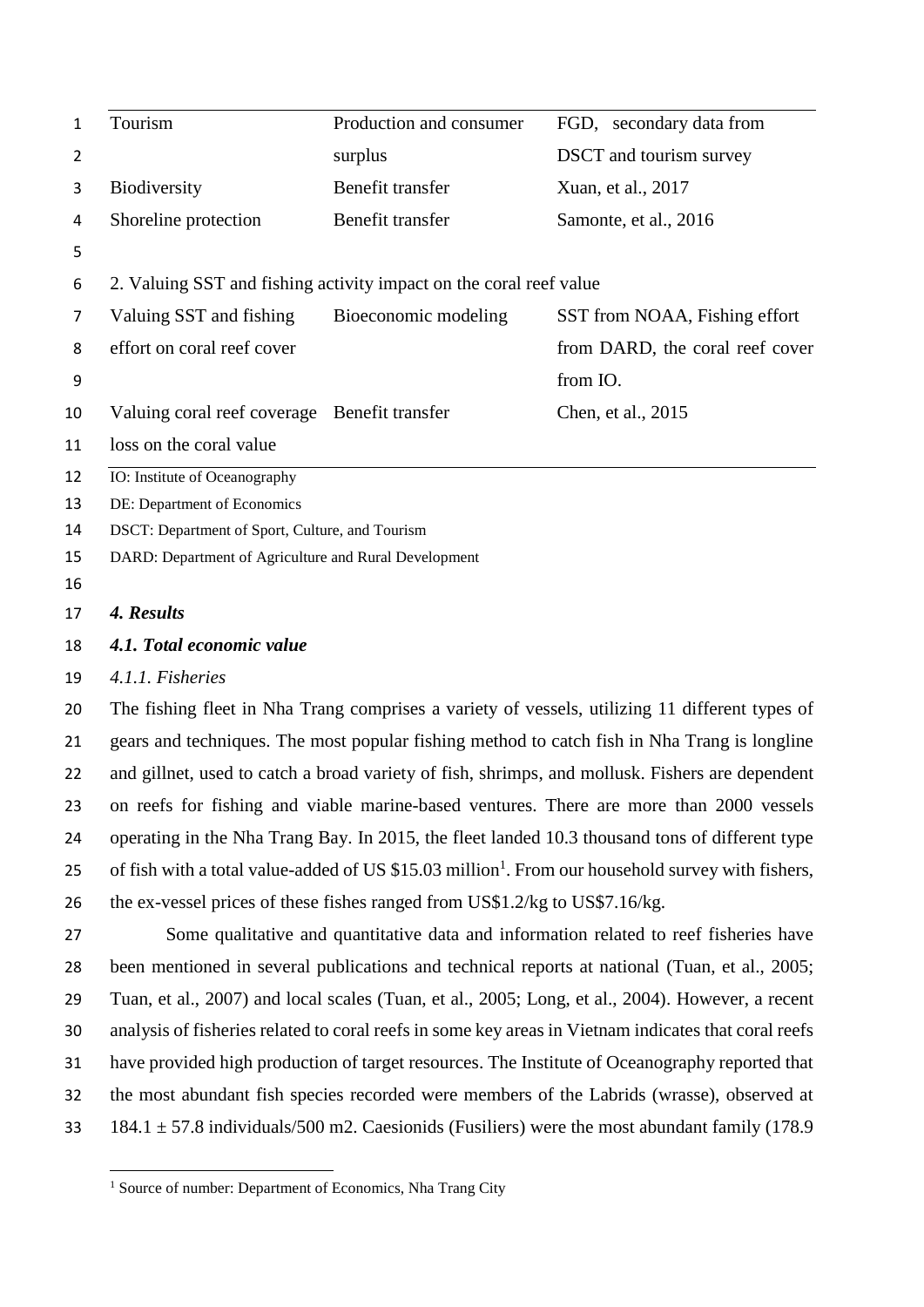$1 \pm 67.9$  individuals/500 m2). Piscivores (ex. snapper, grouper), commercially important species, 2 were recorded at very low levels  $(0.32 \pm 0.28 \text{ individuals}/500 \text{ m2})$ .

 Analysis by Institute of Oceanography of coral reefs in Nha Trang in 2015 shows that coral reefs in Nha Trang waters provided 324 tons of commercial species and 212,000 lobster seeds per year. Catch of ornamental fish such as butterflyfishes, angelfishes, wrasses, scorpionfishes etc., to supply the local and international aquarium trade have been recorded in many areas during the last decades. The number of ornamental fish collected from Nha Trang 8 Bay for transportation to aquaria in Ho Chi Minh City was around 1,000 fish annually (Long & Tuan, 2014). The value added of fisheries associated with coral reefs from our fisher survey is 70% of revenue and is shown in Table 2. The annual value added from fisheries is estimated to be US\$ 2.7 million.

| Species Group                  | Quantity | Total revenue  | Value added    |  |
|--------------------------------|----------|----------------|----------------|--|
|                                |          | (US\$ million) | (US\$ million) |  |
| Reef-associated fishery (tons) | 324      | 0.892          | 0.624          |  |
| Lobster seeds (individual)     | 212.000  | 2.989          | 2.092          |  |
| Ornamental fish (individual)   | 1000     | 0.037          | 0.031          |  |
| Total                          |          | 3.918          | 2.747          |  |

# **Table 2: Annual fishery value associated with coral reefs in Nha Trang Bay, 2015**

 $\overline{\phantom{a}}$ 

#### *4.1.2. Marine aquaculture*

 Marine aquaculture with cage culture systems has grown rapidly in Nha Trang bay and is seen as contributing to food security, poverty alleviation, and export value. Unlike freshwater aquaria species, where most of these species are currently farmed, the great majority of marine aquaria species is stocked from the wild. Reef-dependent species often include various species of shrimp (e.g., Penaeus spp.), snapper (e.g., Lutjanus spp.), grouper (e.g., Epinephelus spp.), wrasses (e.g., Cheilnus spp.), conchs (e.g., Strombidae), mullets (e.g., Mugil spp.) parrot fish (e.g., Scarus spp.), porgies (e.g., Calamus spp.), and others (Long & Tuan, 2014). Lobster and grouper are the major marine aquaculture commodities in Nha Trang. The seed of lobsters and groupers still depends on the wild caught seed and brood stock. In this study, reef – related aquaculture is computed based on the value added of lobster and grouper production. In 2015, production from marine aquaculture systems in Nha Trang Bay was 37 tons of grouper and 220 26 tons of lobster<sup>2</sup>. The value added for lobsters and grouper from our household survey is 38%

Source of number: Department of Economics, Nha Trang city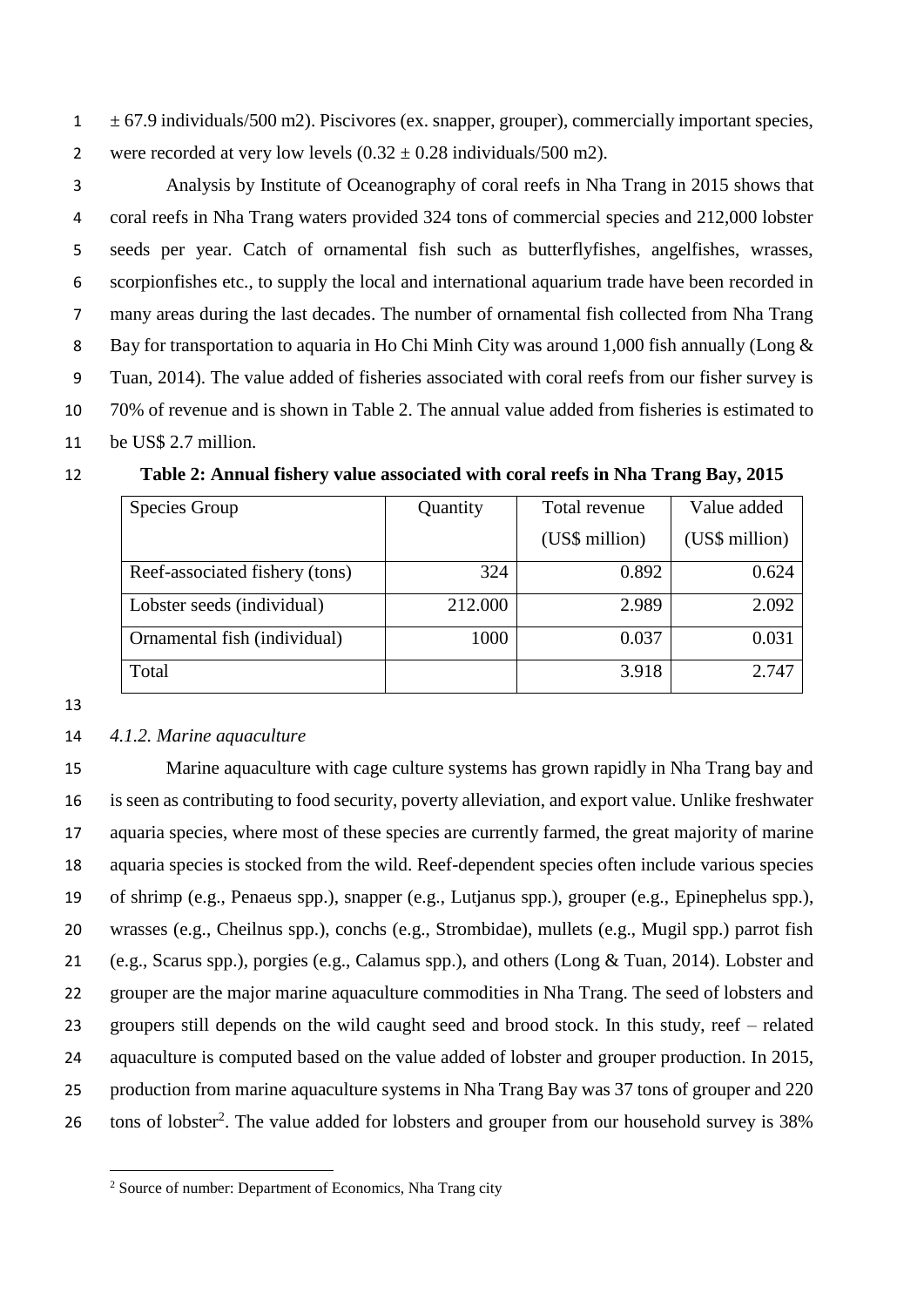- and 32% of total revenue. The average prices per kilo for the lobster and grouper is US\$ 59.433
- 2 and US\$ 11.087, respectively.

| Species Group | Quantity | Total revenue  | Value added    |  |
|---------------|----------|----------------|----------------|--|
|               | (tons)   | (US\$ million) | (US\$ million) |  |
| Lobster       | 220      | 13.075         | 4.969          |  |
| Grouper       | 37       | 0.410          | 0.132          |  |
| Total         |          | 13.485         | 5.101          |  |

**Table 3: Annual aquaculture value associated with coral reefs in Nha Trang Bay, 2015**

#### *4.1.3. Tourism*

 $\overline{\phantom{a}}$ 

 A variety of tourist activities take place in Nha Trang Bay. These activities include SCUBA diving, snorkeling, swimming, sun bathing, some recreational fishing and visiting fishing villages. Since 2000, the tourism sector of Nha Trang has a colossal growth in an expanding market. The number of international visitors staying in Nha Trang is higher than the average level of the country. Our tourist survey revealed that about 90 percent of the tourists visiting Nha Trang participate in beach/marine recreation activities. Tourism in Nha Trang is reported by the Department of Tourism, Sport, and Culture with 710,000 foreign tourists and 3,397,000 domestic tourists in 2015, contributing a total revenue of USD321.1 million. 75% all of the tourists visit different islands around the bay. A conservative measure of about 600,000 15 people<sup>3</sup> (accounting for 14.3 percent of the total visitors to Nha Trang) visiting coral reef sites including people participate in scuba diving, snorkeling and glass bottom boat. The average tourist expenditure per day for foreign and local visitors was US\$ 97.83 and US\$ 52.81, respectively.

 We compute the tourism value of reefs in Nha Trang based on tourism revenue and the welfare gain of the visitors or their consumer surplus reflecting the amount that visitors have been willing to pay in addition to the actual payment to enjoy the reef of Nha Trang Bay. The tourism revenues include direct revenues (e.g., diving fees and park entrance fees) and indirect revenues (e.g., lodging and resort accommodation, dive operations and restaurants). The consumer surplus will be estimated through the contingent valuation.

 The expenditure tourism associated with reefs is estimated based on the percentage of tourists visiting coral sites. The discussion with people from Department of Tourism, Sport, and

Source of number: Management board of Nha Trang Bay MPA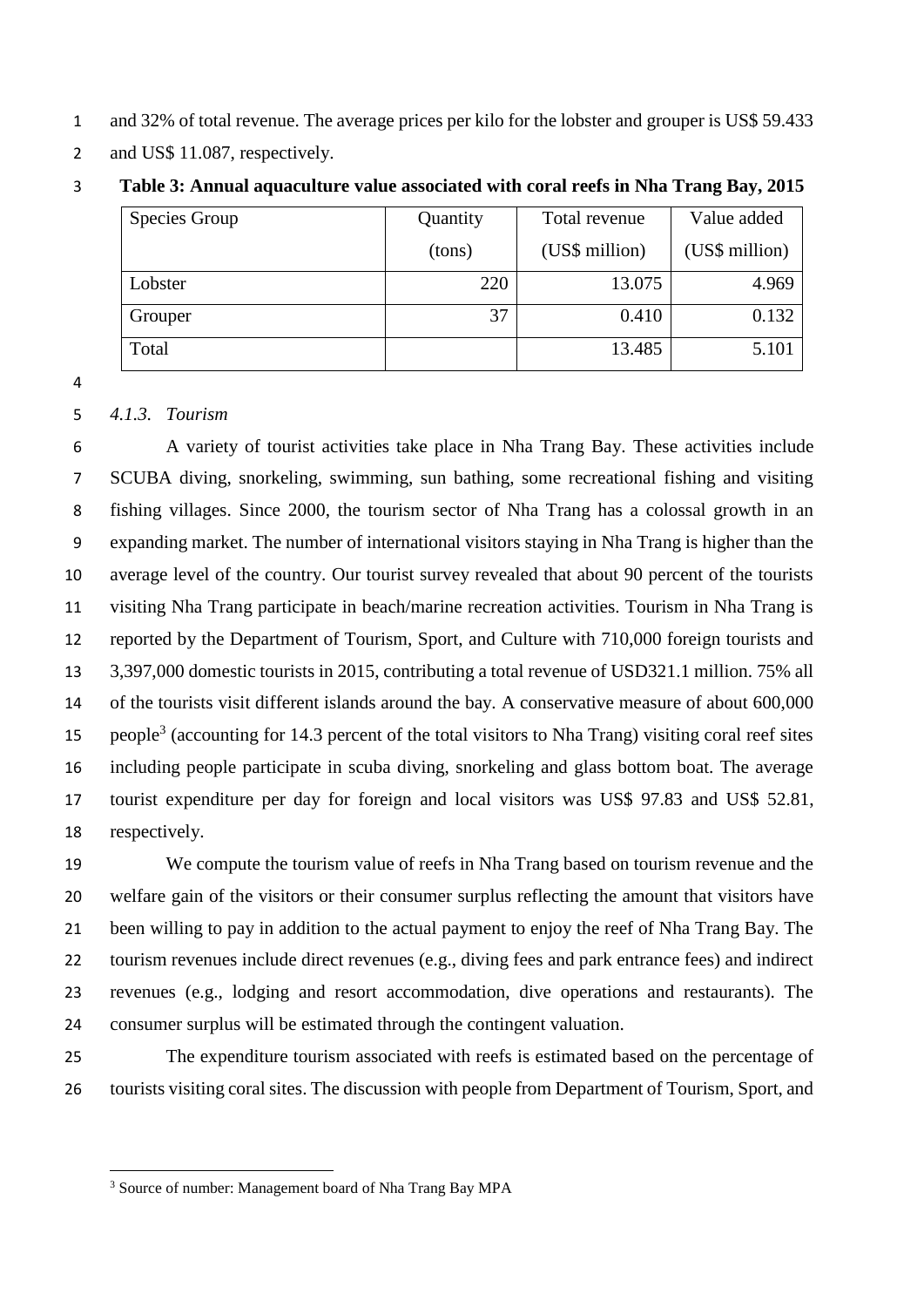Culture and tourist agencies also revealed that 45 percent of revenue can be considered as value 2 added. This gave the value added of tourism associated with reefs of about US\$ 20.26 million. We also asked the question in the tourist survey, If you were traveling to Nha Trang, what is the maximum amount that you would be willing to pay per person in addition to actual payment for your scuba diving, snorkeling or glass bottom boat experience? The amount ranges from US\$ 1-20 for local tourists and US\$ 2-35 for foreign tourists. From our survey, it revealed that the mean amount that the tourists would be willing to pay is US\$3.52 and US\$11.01 for local tourists and foreign tourists, respectively. This gives an estimate of the consumer surplus to be US\$9.10 million. The value of coral reefs for tourism along Nha Trang Bay has a potential net annual return to the local economy of US\$29.36 million.

#### *4.1.4 Biodiversity*

 The biodiversity of coral reefs generates sustainable economic benefits if managed so management efforts are needed to secure availability for coming generations. As mentioned above, to determine the biodiversity value, we adopted the results by (Xuan, et al., 2017). This study investigated tourists' preferences in relation to specific coral reef state, environmental and socioeconomic targets in Nha Trang Bay. A higher WTP was found for greater coral reef coverage and environmental conditions. The results suggested that the WTP for improvement in coral reef status alone may be upwards of \$US 0.988. From this study, the consumer surplus from coral reef conservation is estimated which is equal to US\$ 0.593 million per year.

# *4.1.5 Shoreline protection*

 The coral reefs can buffer the coast from waves and storms. Previous studies suggest that a typical coral reef can absorb up to 90% of a wave's force and can thus protect the shore and infrastructure from erosion and damage (Lugo-Fernández, et al., 1998; Pascal, et al., 2016). As a result, without the wave buffering of coral reefs, rates of coastal erosion and beach loss would be significantly higher.

 Nha Trang does not get many typhoons but does occasionally receive heavy rain as seen in the last 3 years. Over the past years, the beach of Nha Trang has indicated signs of erosion. Losing the natural reef in Nha Trang Bay may have significant physical and economic effects on the local communities who live in coastal areas near the coral reefs. The indirect benefit of coastal protection from coral reefs in Nha Trang was estimated to be worth USD 680.31/km2 (adjusted 2015 USD) or worth USD 0.005 million annually. This estimation is based on the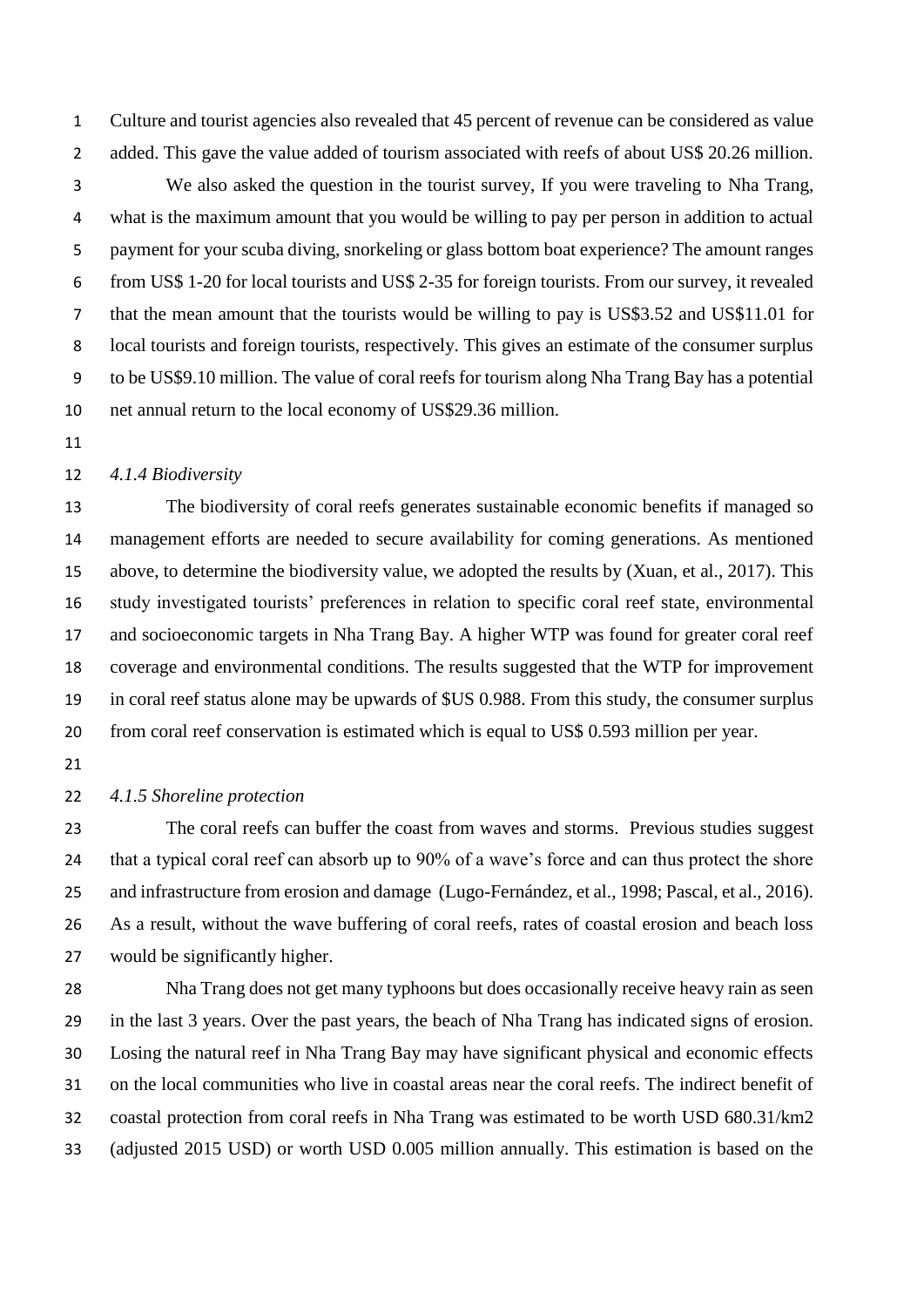estimation of shoreline protection of coral reef in Philippines equal USD 557.01/km2 in 2011 (Samonte, et al., 2016).

### *4.1.6 Total economic value*

 The economic values of the individual coral reef associated goods and services will be aggregated to give the TEV for the Nha Trang bay coral reef ecosystem. The total economic value of the coral reef is US\$ 37.806 mil/year. Tourism, aquaculture, and fisheries were the 8 major economic sectors generating annual direct use values from the coral reefs of US\$29.360 mil/year, US\$5.101 mil/year and US\$2.747 mil/year, respectively. For shoreline protection, indirect use value is estimated at US\$0.005 mil/year. Nha Trang Bay coral reef, which covers an area of approximately 730 ha. Thus, the use values attributed to the direct utilization of ecosystem services provided by the reefs are significant.

# *4.2. Climate change and fisheries impacts on economic value of coral reefs*

# *4.2.1. Empirical model estimate result*

 The coral reef cover function was investigated first to examine the SST and fishing activities that may have influenced the coral reef cover. The descriptive statistics of variables and a correlation matrix are shown in Table 4 and 5. The negative sign for SST and fishing effort in the correlation matrix denotes that for every variation in these variables, opposite variation in coral coverage is produced. The climate change and socioeconomic conditions will impact the future coral ecosystem.

- 
- **Table 4: Description statistics on variables**

|         | Coral $(\%)$ | SST © | FishEffort (HP) |
|---------|--------------|-------|-----------------|
| Mean    | 24.99        | 26.94 | 29,282.15       |
| St. Dev | 4.59         | 0.33  | 13,026.89       |
| Min     | 18.5         | 26.26 | 9,566           |
| Max     | 35.1         | 27.48 | 45,634          |

Table 5: The correlation between the variables for coral cover, SST and fishing effort

|            | Coral    | SST | FishEffort |
|------------|----------|-----|------------|
| Coral      |          |     |            |
| <b>SST</b> | $-0.609$ |     |            |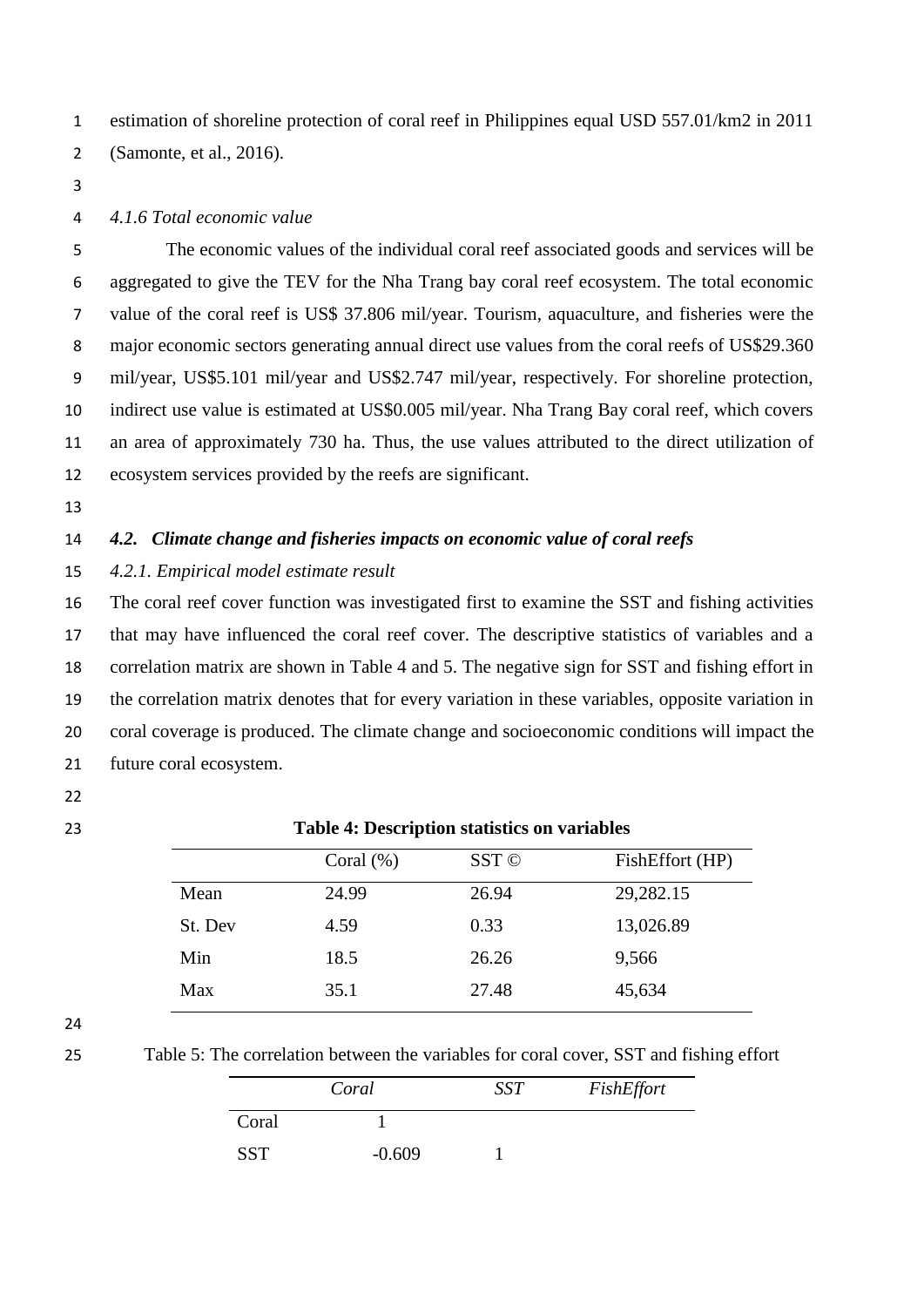| FishEffort<br>$-0.894$ | 0.463 |  |
|------------------------|-------|--|
|------------------------|-------|--|

 A regression analysis is conducted and regression validation is assessed. The inclusion of the lagged dependent variable requires the Durbin-h statistic to test the presence of serial 4 correlation. Regression results give the value of  $nS^2 < 1$ , so we can compute the Durbin – h 5 test. The adjusted coefficient of determination,  $R^2$  is also used for validation assessment of the 6 model. The  $R^2$  equals 0.49 and the Durbin – h test equals 0.882 showing that the model is valid.

|            | Coefficients | <b>Standard Error</b> | t Stat     | $P-value$ |
|------------|--------------|-----------------------|------------|-----------|
| Intercept  | 1.657346     | 0.515672 3.213955     |            | 0.005796  |
| LagCoral   | $-0.19896$   | 0.064799              | $-3.07035$ | 0.007774  |
| <b>SST</b> | $-0.03603$   | 0.015738              | $-2.28931$ | 0.03698   |
| FishEffort | $-1.8E-06$   | 9.49E-07              | $-1.88495$ | 0.07896   |

 The regression estimates displayed in table 6 indicate that the SST and fishing effort level significantly impact negatively on the coral coverage and on change of carrying capacity. The elasticities of coefficients for SST and fishing effort show the percentage change in coral cover given a change in SST and fishing effort. Our model also accounts for expected lagged coral coverage effects on the change in carrying capacity. Results show that a one period lag effect of coral coverage also impact the carrying capacity or coral reef habitat. The parameter estimates were used to generate the parameters of coral reef ecosystems and fisheries which are reported in table 7. These parameters can be used to compute the coral cover given observed values of SST and fishing effort which provides useful information for better management strategies and policies of this ecosystem.

# **Table 7: Parameters of the Nha Trang Bay coral reef ecosystem and fisheries**

| 21 | Parameter                                  | Symbol | Value    |
|----|--------------------------------------------|--------|----------|
| 22 | Growth rate of carrying capacity           |        | 1.657346 |
| 23 | The coral reef effect on carrying capacity | α      | 0.120047 |
| 24 | Catch ability coefficient                  | а      | 1.8E-06  |

*4.2.2. Projecting climate change and fishing effort on coral cover and coral value*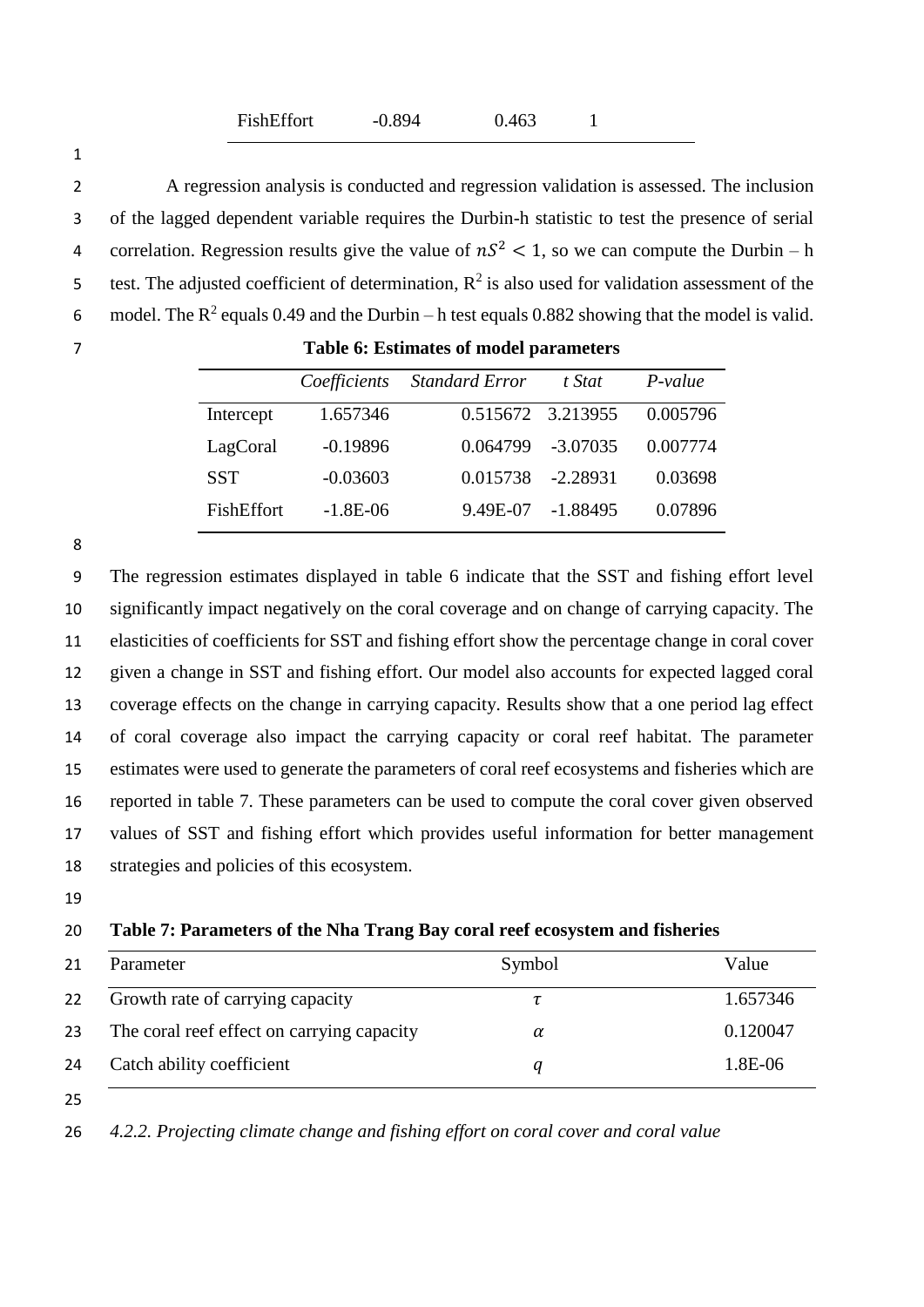In order to allow quantitative valuations of potential impacts of climate change and fishing activity on coral reef value, we modeled SST and fishing effort in 50 year time (i.e. for 2065) informed by the qualitative scenarios. We evaluate the impact of climate change and fishing activity on coral reef cover and on the coral reef economic value.

 We make some key assumptions. For SST, we assume two scenarios. In the first 6 scenario, the SST is assumed to increase by  $0.031^0$ C per year, the same as the trend during the past 20 years (BAU). In the second scenario, we assume the global warming intensifies, so the SST increases 10% more than the trend in the last 20 years (THU). For the fishing effort, we also make two assumptions. For the first scenario, the fishing effort is assumed to increase with the trend over the time period 1994 - 2015 equal to 1834 HP per year (HP1). For the second scenario, the fishing effort just increases by 635 HP per year, which is the trend for the period 2008 – 2015 (HP2). We choose this rate since from 2008 the Vietnamese government implemented a fuel subsidy for offshore fishing vessels. A credit program for offshore vessel construction with low interest was also developed. These two programs led to the decrease in the number of new onshore small scale vessels built since 2008. The growth rate of fishing effort decreases compared to that of the previous period. Substituting the SST and fishing effort from quantitative scenarios into (3) allows us to estimate the change in coral reef cover given the change in SST and fishing effort. The coral reef value change due to coral cover change is computed based on the result from meta-analysis of (Chen, et al., 2015)

 The percentage change in coral reef value due to the change in SST and fisheries is shown in table 6 and 7. The projected loss of value ranges from US\$2.756 mil to US\$ 13.738 mil for the climate change impact and from US\$2.742 million to US\$30.638 million for fisheries impacts. Our estimation results indicate that the data support the theoretical assumptions and that in addition to socioeconomic activities (fisheries), climate change is also a key predictor of overall coral reef ecosystem health.

 The combined loss of coral value due to both climate change and fisheries is shown in table 8. There are four possible scenarios including i) BAU and HP1, ii) BAU and HP2, iii) THU and HP1, and iv) THU and HP2. The total coral value loss ranges from US\$5.496 to US\$44.376 million annually.

 **Table 6: Damage to coral reef due to projected SST in millions of year the 2015 US dollar**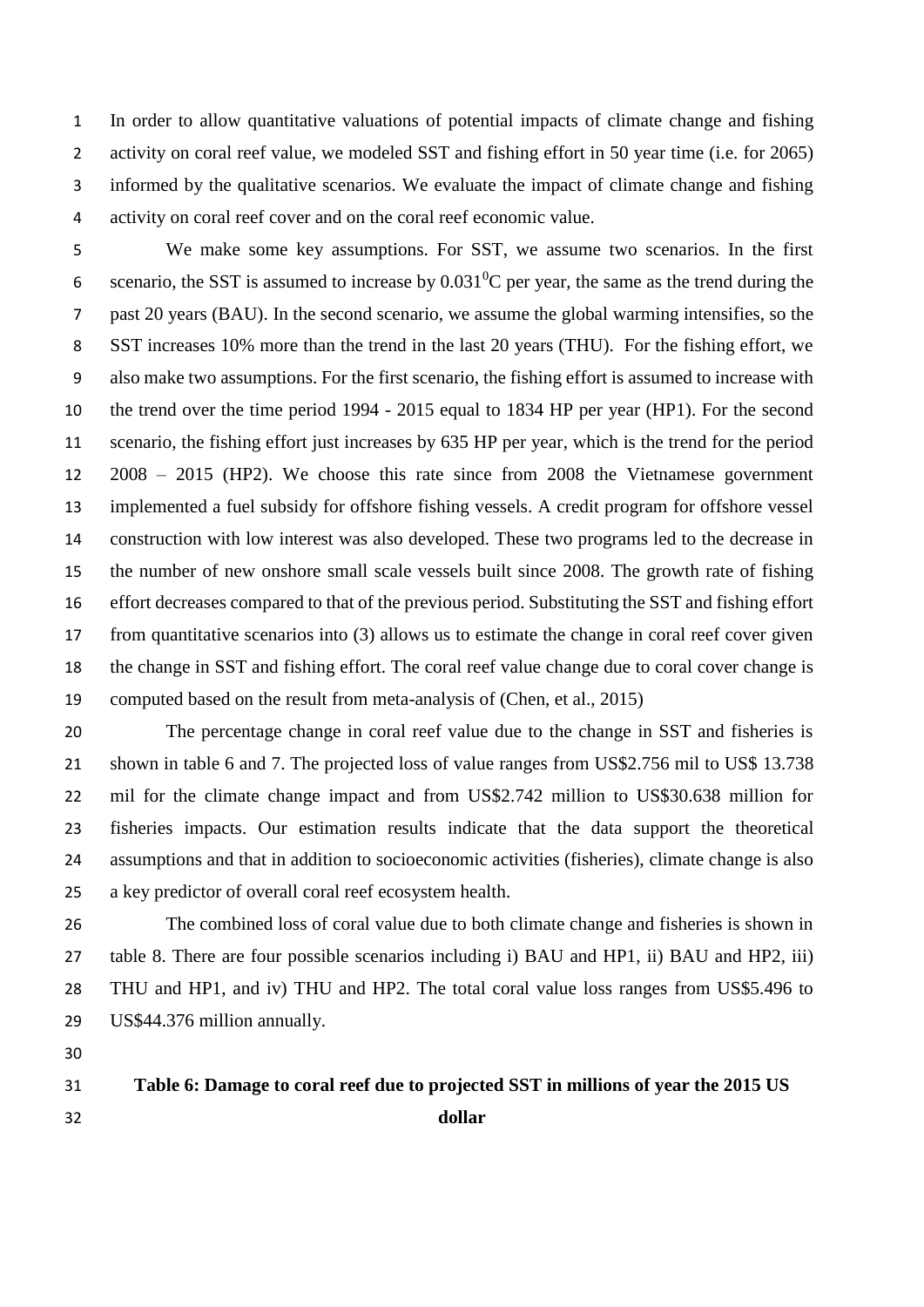|      |                       |                        |                    |            |                    |            | Reduction in coral |            |
|------|-----------------------|------------------------|--------------------|------------|--------------------|------------|--------------------|------------|
|      | <b>BAU</b>            | <b>THU</b>             | Percentage loss in |            | Percentage loss in |            | reef value in      |            |
| Year | $(0.031/\text{year})$ | $(0.0341/\text{year})$ | coral coverage     |            | coral value        |            | US\$mil            |            |
|      |                       |                        | <b>BAU</b>         | <b>THU</b> | <b>BAU</b>         | <b>THU</b> |                    |            |
|      |                       |                        | (% )               | (% )       | (% )               | (% )       | <b>BAU</b>         | <b>THU</b> |
| 2025 | 27.61(1.12)           | 27.64(1.25)            | 3.39               | 3.72       | 7.29               | 8.01       | 2.756              | 3.028      |
| 2025 | 27.92(2.22)           | 27.98 (2.49)           | 6.63               | 7.20       | 14.25              | 15.62      | 5.338              | 5.905      |
| 2045 | 28.23 (3.29)          | 28.32 (3.75)           | 9.73               | 10.64      | 20.92              | 22.57      | 7.909              | 8.533      |
| 2055 | 28.54 (4.37)          | 28.66 (4.99)           | 12.69              | 13.85      | 27.28              | 29.77      | 10.313             | 11.255     |
| 2065 | 28.85 (5.37)          | 29.00 (6.25)           | 15.53              | 16.90      | 33.39              | 36.34      | 12.623             | 13.738     |

2 **Table 7: Damage to coral reef due to projected fishing effort in millions of the year 2015**  3 **US dollar**

|      |                 |                 |                   |                 |                    |        |         | Reduction in coral |
|------|-----------------|-----------------|-------------------|-----------------|--------------------|--------|---------|--------------------|
|      |                 |                 |                   | Percentage loss | Percentage loss in |        |         | reef value in      |
| Year |                 |                 | in coral coverage |                 | coral value        |        | US\$mil |                    |
|      | HP1             | HP <sub>2</sub> | HP1               | HP <sub>2</sub> |                    |        |         |                    |
|      | (% )            | (% )            | (% )              | (% )            | HP1(%)             | HP2(%) | HP1     | HP <sub>2</sub>    |
| 2025 | 63084 (41.34)   | 51549 (12.32)   | 9.60              | 3.44            | 20.65              | 7.40   | 7.807   | 2.742              |
| 2035 | 81534 (82.67)   | 57899 (21.93)   | 18.02             | 6.67            | 38.74              | 14.34  | 14.646  | 5.421              |
| 2045 | 99984 (124.01)  | 64249 (29.64)   | 25.41             | 9.77            | 54.53              | 21.01  | 20.616  | 7.943              |
| 2055 | 118434 (165.34) | 70599 (35.97)   | 31.93             | 12.72           | 68.65              | 27.35  | 25.954  | 10.339             |
| 2065 | 136884 (206.68) | 76949 (41.26)   | 37.69             | 15.55           | 81.04              | 33.43  | 30.638  | 12.639             |

4

5 **Table 9: Loss in annual value coral reef value due to project SST and fishing effort in** 

|  | millions of the year 2015 US dollar |  |
|--|-------------------------------------|--|
|--|-------------------------------------|--|

|    | Coral reef value loss | <b>BAU-HP1</b> | BAU-HP2 | THU-HP1 | THU-HP2 |
|----|-----------------------|----------------|---------|---------|---------|
| 8  | 2025                  | 10.563         | 5.498   | 10.835  | 5.770   |
| 9  | 2035                  | 19.984         | 10.759  | 20.551  | 11.326  |
| 10 | 2045                  | 28.525         | 15.852  | 29.149  | 16.476  |
| 11 | 2055                  | 36.267         | 20.652  | 37.209  | 21.594  |
| 12 | 2065                  | 43.261         | 25.262  | 44.376  | 26.377  |

13

# 14 **5. Discussion and Conclusions**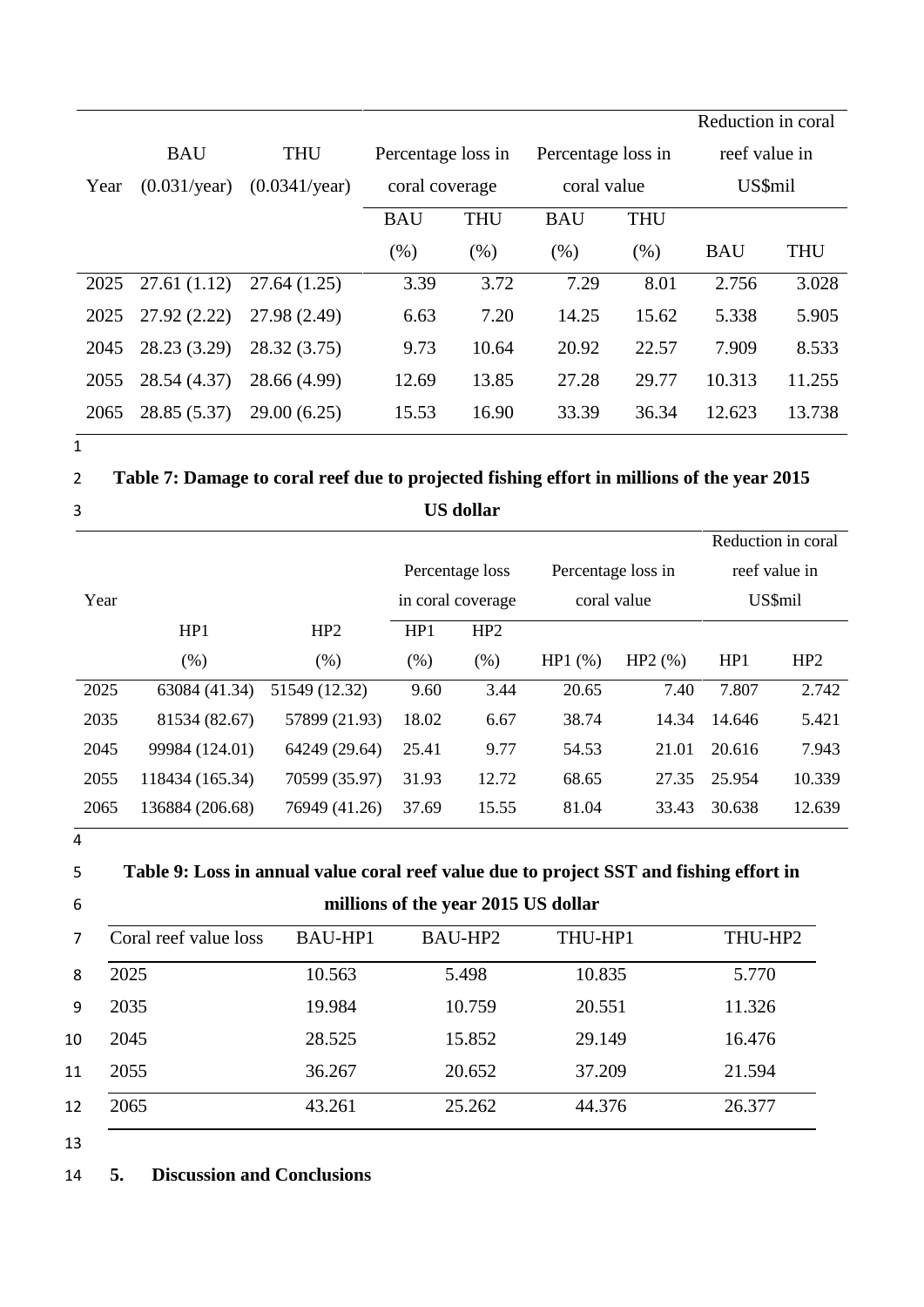The successful management and conservation of coral reefs are dependent on a comprehensive understanding of the goods and services that they provide. With a wide range of goods and services provided by coral reefs in Nha Trang Bay, significant social and economic benefits have been obtained. The findings from this study provide insight into coral reef value and the impact of climate change and fishing activities on coral reefs. The value of coral reefs in Nha Trang Bay is US \$37.806 million per year not only indicate their benefits to society but also informs management regarding possible negative relationships between fisheries and coral reef health. Understanding this linkage could help to improve coral reef conservation and sustainable use of the coral reefs.

 Among the use values of coral reef which measure direct use values and indirect use values, tourism contributes the largest source of revenue for Nha Trang city and is the fastest growing industry. Nha Trang attracts tourists year round, and the number of tourists arrivals 13 increased by 18% annually from 2011 to 2015<sup>4</sup>. The development of tourism requires the development of tourist infrastructure through the construction of roads, railway tracks, ports and airports, and hotel and resorts. This, in turn, generates the adverse impact of tourism on the natural environment. The tourism development has also led to higher demand for seafood consumption, which also increased pressure on fishery resources.

 Environmental impacts of fishing and aquaculture on coral reefs should be also discussed. With around 2000 fishing vessels operating surrounding Nha Trang Bay, there is a concern about their possible impacts on coral reef ecosystems, especially with open access fisheries where fishers can catch as much as they want. This has long been recognized as a problem in the fisheries sector but also impacts the coral reef ecosystem and other coastal resources. The fishers depend mostly on the sea for their survival, and often lack formal education and alternative livelihood opportunities. This, in turn, further increases pressures on coastal resources. The use of destructive methods of fishing still exists in Nha Trang and damages the sustainability of fisheries and their habitats. In recent years, poaching has occurred inside the Nha Trang Bay. The fishers invest in equipment to fish illegally and avoid being detected. The patrols hardly detect poaching since often the fishing vessels move outside the MPA, while in fact the net is located inside the protected area.

 Regarding aquaculture, the use of trash fish as feed in aquaculture has effects outside the aquaculture industry. A growing demand for fish as animal feed for aquaculture leads to an increase in fishing effort on the wild fish stocks. Using fresh trash fish for aquaculture also

 $\overline{\phantom{a}}$ 

Source of number: Department of Tourism, Sport, and Culture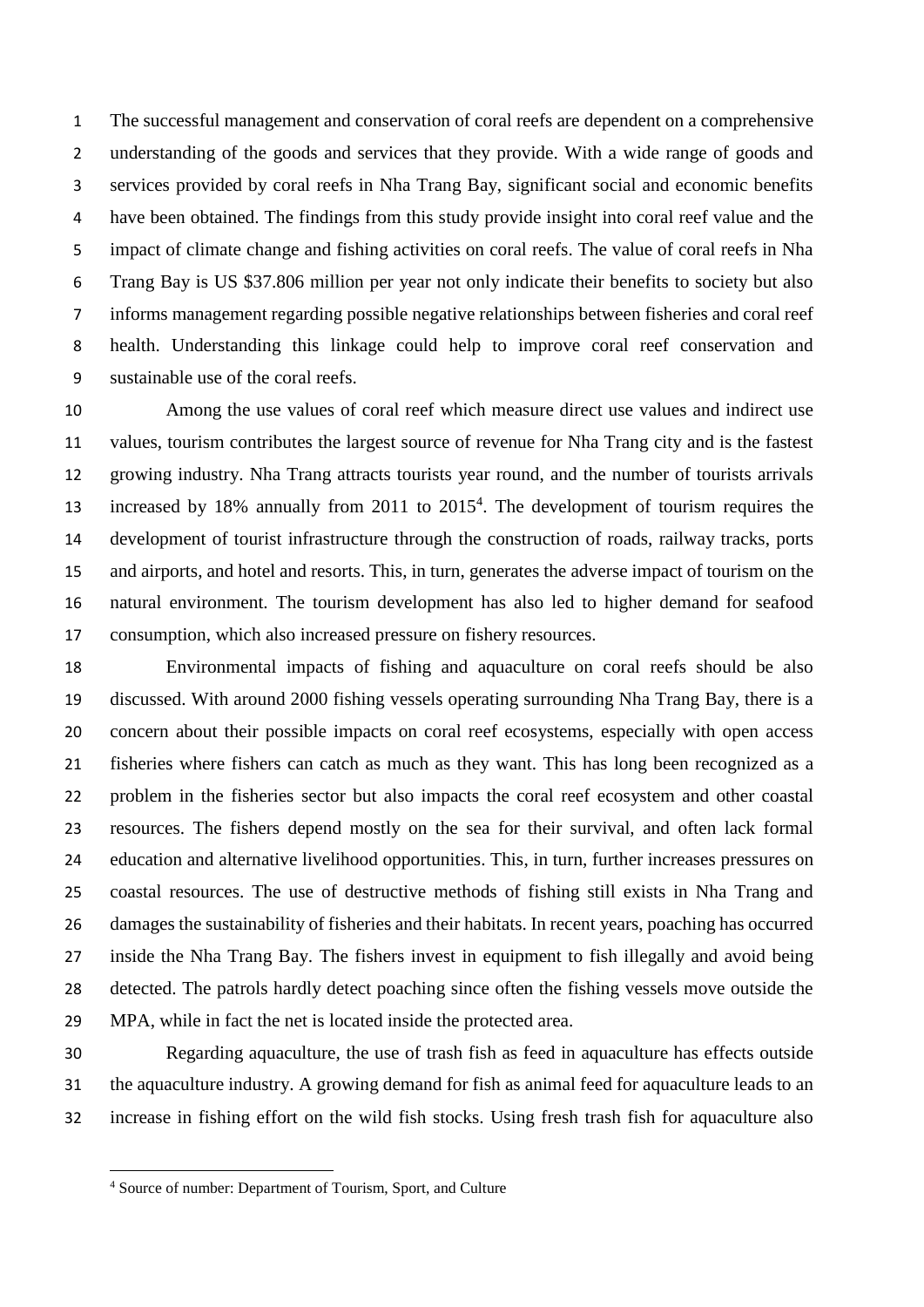leads to accumulation of anoxic sediments due to waste feed build-up. The environmental degradation and reduced water quality caused by aquaculture are becoming main threats to coral reefs and marine biodiversity in Nha Trang Bay (Tuan et al., 2014).

 By incorporating coral reef habitat into a bioeconomic model through the carrying capacity dynamic, the results from this study have suggested that SST and fisheries have a significant negative impact on the coral reef coverage. The analysis is based on the dynamic bioeconomic fishery model that widely applied to study for fishery resources. In this study, however, the model is modified with carrying capacity dynamics which depend on the coral reef habitat dynamics. This approach provides a foundation of knowledge to address the issue of coral reef conservation and management. The empirical estimation results indicate that climate change and fishing activity will influence coral reef coverage and thus influence the carrying capacity. This clarifies the importance of coral reef conservation and management. The fisheries resource cannot be preserved without the coral reef protection.

 The loss in coral coverage generates the loss in coral reef value. This study also projects the coral coverage loss and the economic value loss under future scenarios of SST and fishing effort. If the current trend in rising SST remains the same as the last 20 years, the coral reef coverage will decline as much as 15.53% and the coral value loss will reach US\$12.623 million in 2065. If global warming generates an even higher increase in the SST (10% more than the present trend), the coral coverage will decline by 16.90% and the loss peaks at US\$13.738 million in 2065, increasing 8.83% compared to that of the present trend.

 The analysis of linkage between fishing effort and coral reefs shows that fishing imposes a higher pressure on coral reefs compared to climate change. If the fishing effort increases by the rate observed over the period 1994 – 2015, the loss of coral coverage reaches 37.69% and the economic loss reaches US\$30.638 million in 2065. However if the fishing effort increases at the level of the period 2008-2015, the loss in coral coverage and coral value is much lower, being 15.55% for coral coverage and US\$12.639 million for coral value in 2065.

 The economic valuation results combined with the bioeconomic modeling and scenario building allow a demonstration of the economic consequences of climate change and fisheries on the coral reef ecosystem and the resulting economic outcomes. The message from our study is clear, to gain economic and environmental benefits from coral reefs, there is a need to have the more effective management of coral reef and marine biodiversity. This management must consider local threats such as overexploitation of marine resources and tourism and coastal development; and global threats, such as climate change. These issues are of concern since they may generate trade-offs in terms of development and conservation; and development and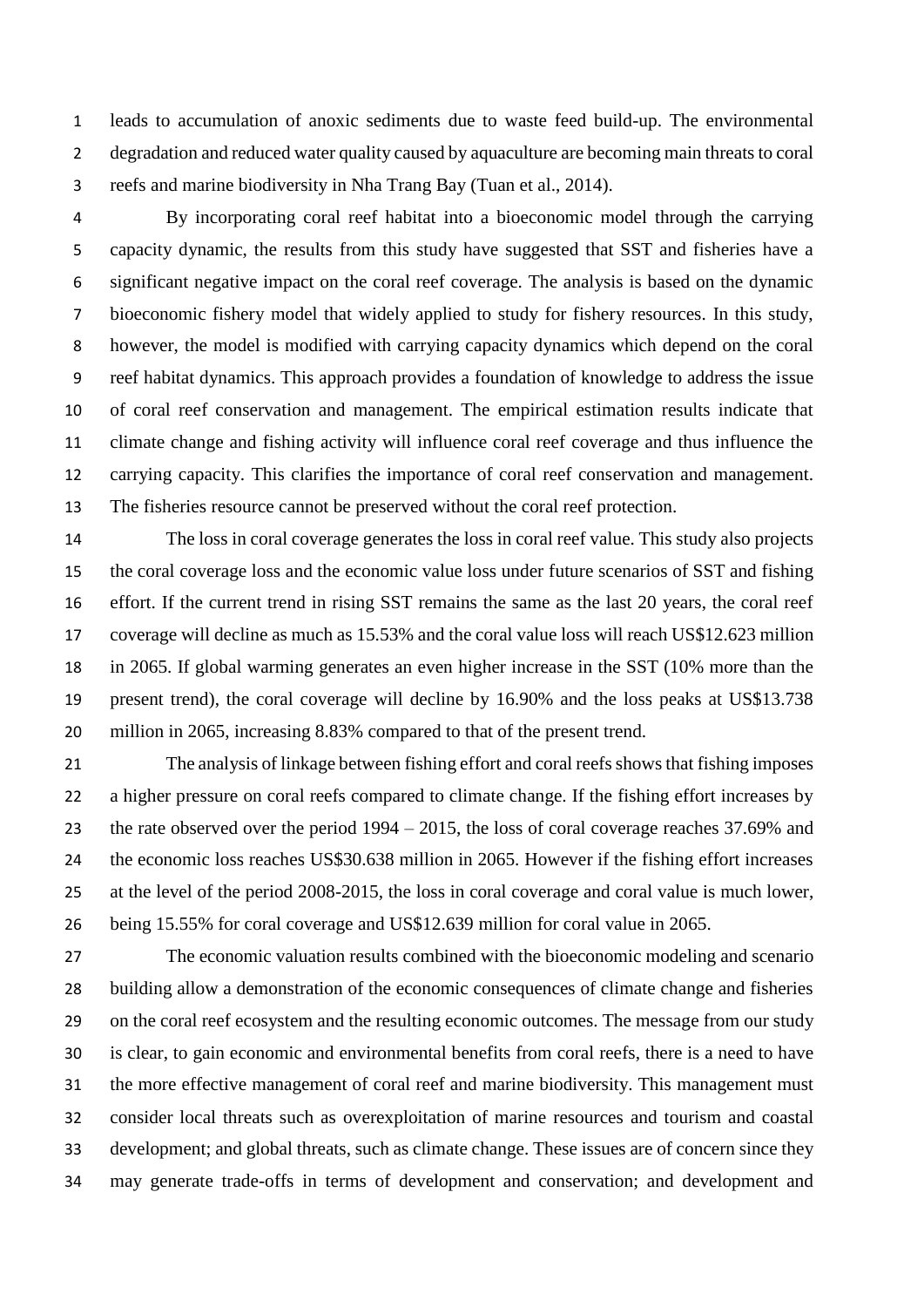climate change. For the decision-making and policy planning in the coming years, marine spatial planning, focusing on effective marine resource use and coral reef conservation should be developed. Climate change and climate change adaptation options should be incorporated into the development strategy of fisheries and other coastal industries and considered as the key factor for sustainable development. This requires widespread support and participation by stakeholders at all levels of the administrative rung. Efforts to increase perception, awareness, and knowledge are urgent and critical for conservation and management of coral reefs and the well-being of the fishers, industry, and urban population of Nha Trang.

### **Acknowledgements**

The author expresses gratitude to financial assistance provided by NORHED project

"Incorporating Climate Change into Ecosystem Approaches to Fisheries and Aquaculture

Management in Sri Lanka and Vietnam" and Nagao Natural Environment Foundation (NEF).

The author also thanks Claire W. Armstrong for constructive comments and suggestions.

## **References**

- Barbier, E. B., 2007. Valuing ecosystem services as productive inputs. *Economic Policy,* pp. 177-229.
- Beaumont, N., Austen, M., Mangi, S. & Townsend, M., 2008. Economic valuation for the
- conservation of marine biodiversity. *Marine Pollution Bulletin,* Volume 56, pp. 386-396.
- Bell, J. D. & Galzin, R., 1984. Influence of live coral cover on coral-reef fish communities. *Marine Ecology Progress Series,* Volume 15, pp. 265-274.
- Ben, H. X. et al., 2015. The Status, Trend, and Recovery Potential of Coral Reef Biodiversity in Nha Trang Bay (in Vietnamese). *Journal of Sea Research,* 21(2), pp. 176-187.
- Brander, L. M., Beukering, P. V. & Cesar, H. S., 2007. The recreational value of coral reefs: a meta-analysis. *Ecological Economics,* Volume 63, pp. 209-218.
- Brander, L. M. et al., 2015. GIS-Based Mapping of Ecosystem Services: The Case of Coral Reefs .. In:
- J. R.J, J. Rolfe, R. R & B. R, eds. *Benefit Transfer of Environmental and Resource Values: A Guide*
- *for Researchers and Practitioners.* s.l.:Springer Netherlands, Dordrecht, pp. 465-485.
- Brander, L. M., Rehdnaz, K., Tol, R. S. J. & Beukering, P. J. H. V., 2012. The economic impact of ocean acidification on coral reefs. *Climate Change Economics,* 3(1).
- Cesar, H., 2000. Coral reefs: their functions, threats and economic value. In: Cesar, H.S.J. (Ed.),
- Collected Essays on the Economics of Coral Reefs. CORDIO Department for Biology and
- Environmental Sciences, Kalmar University, Kalmar, Sweden. pp. 14-39.
- Chen, P.-Y., Chen, C.-C., Chu, L. & McCarl, B., 2015. Evaluating the economic damage of climate
- change on global coral reefs. *Global Environmental Change,* Volume 30, pp. 12-20.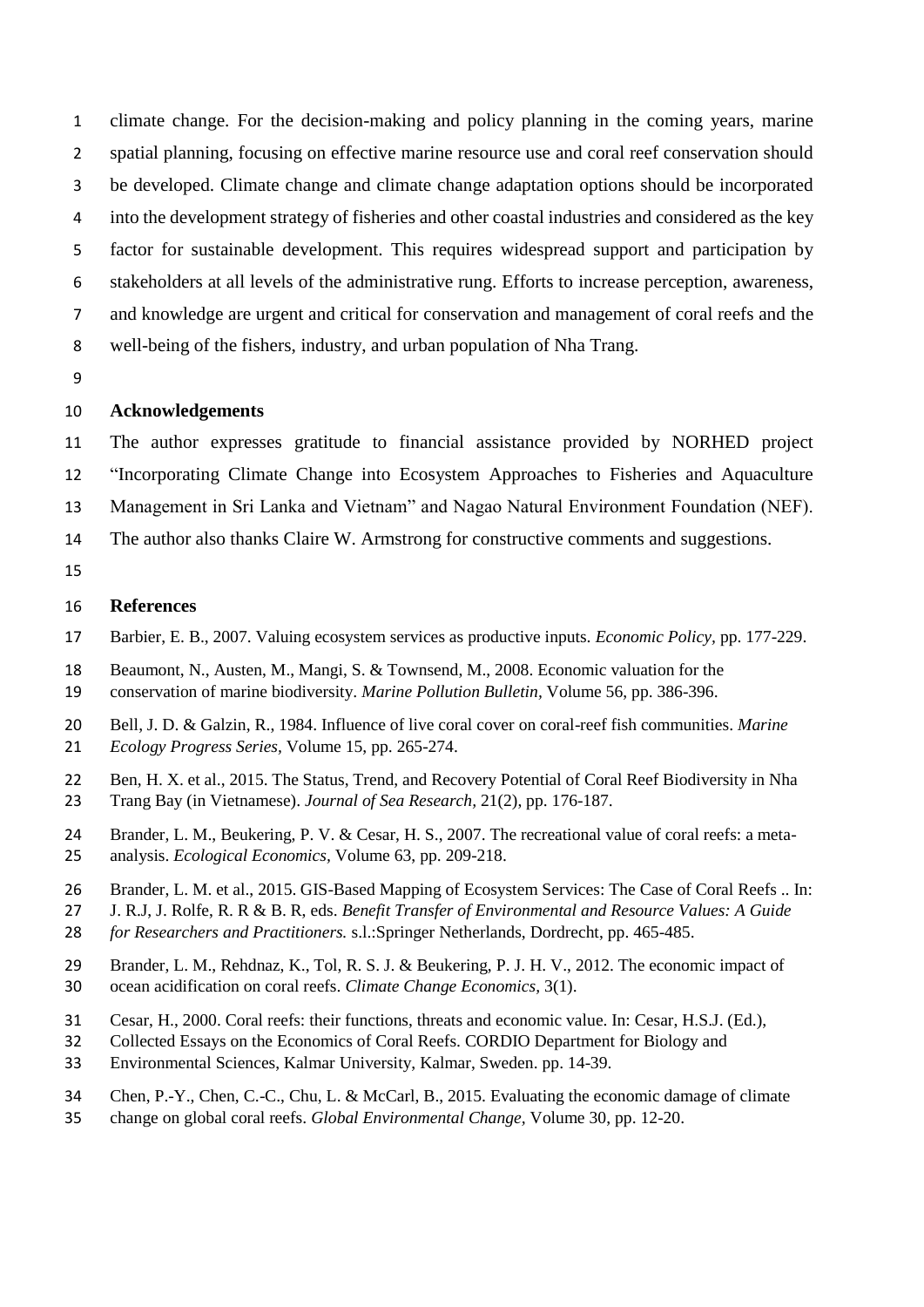- Christina, C., Natalie, S., Joshua, E. & Jan, R., 2014. Fishery benefits and stakeholder priorities
- associated with a coral reef fishery and their implications for management. *Environmental Science & Policy,* Volume 44, pp. 258-270.
- Cinner, J. et al., 2012. Vulnerability of coastal communities to key impacts of climate change on coral reef fisheries. *Grobal Environmental Change,* Volume 1, pp. 12-20.
- Costanza, R. et al., 1997. The value of the world's ecosystem services and natural capital. *Nature,*  Volume 387, pp. 256-260.
- Diane, J., Natalie, S. & Hong-Bo, L., 2017. New methods for valuing, and for identifying spatial
- variations, in cultural services: A case study of the Great Barrier Reef. *Ecosystem Services,* Volume
- 24, pp. 58-67.
- Edinger, E. N. et al., 1998. Reef degradation and coral biodiversity in Indonesia: effects of land-based
- pollution, destructive fishing practices and changes over time. *Marine Pollution Bulletin,* 36(8), pp. 617-630.
- Elliff, C. I. & Kikuchi, R. K., 2017. Ecosystem services provided by coral reefs in a Southwestern
- Atlantic Archipelago. *Ecosystem Services,* Volume 136, pp. 49-55.
- Fernandes, L., Ridgley, M. A. & Hof, T. v., 1999. Multiple criteria analysis integrates economic,
- ecological and social objectives for coral reef manager. *Coral Reefs,* 18(4), pp. 393-402.
- Fitzpatrick, L., Parmeter, C. F. & Agar, J., 2017. Threshold Effects in Meta-Analyses With
- Application to Benefit Transfer for Coral Reef Valuation. *Ecological Economics,* Volume 133, pp. 74- 85.
- Grafeld, S. et al., 2016. Divers' willingness to pay for improved coral reef conditions in Guam: An
- untapped source of funding for management and conservation?. *Ecological Economics,* Volume 128, pp. 202-213.
- Griffen, B. D. & Drake, J. M., 2008. *Effects of habitat quality and size on extinction in experimental populations. Proceedings of the Royal Society of London B: Biological Sciences, 275(1648), 2251- 2256..* s.l., s.n.
- Groot, R. d. et al., 2012. Global estimates of the value of ecosystems and their services. *Ecosystem Services,* Volume 1, pp. 50-61.
- Guinotte, J. M. & Fabry, V. J., 2008. Ocean acidification and its potential effects on marine ecosystems.. *Annals of the New York Academy of Science,* Volume 1134, pp. 320-342.
- Hakoyama, H. & Iwasa, Y., 2000. Extinction risk of a density-dependent population estimated from a time series of population size. *Journal of Theoretical Biology,* 204(3), pp. 337-359.
- Hallock, P., 2005. Global change and modern coral reefs: new opportunities to understand shallow-water carbonate depositional processes. *Sedimentary Geology,* 1(19-33), p. 175.
- Hanley, N. & Barbier, E. B., 2009. *Pricing Nature: Cost–Benefit Analysis and Environmental Policy.*  Cheltenham, UK - Northampton, MA, USA: Edward Elgar.
- Hoegh-Guldberg, O., 2004. Coral reefs in a century of rapid environmental change. *Symbiosis,* 37(1- 3), pp. 1-31.
- Hughes, T. P. et al., 2003. Climate change, human impacts, and the resilience of coral reefs. *Science,*  301(5635), pp. 929-933.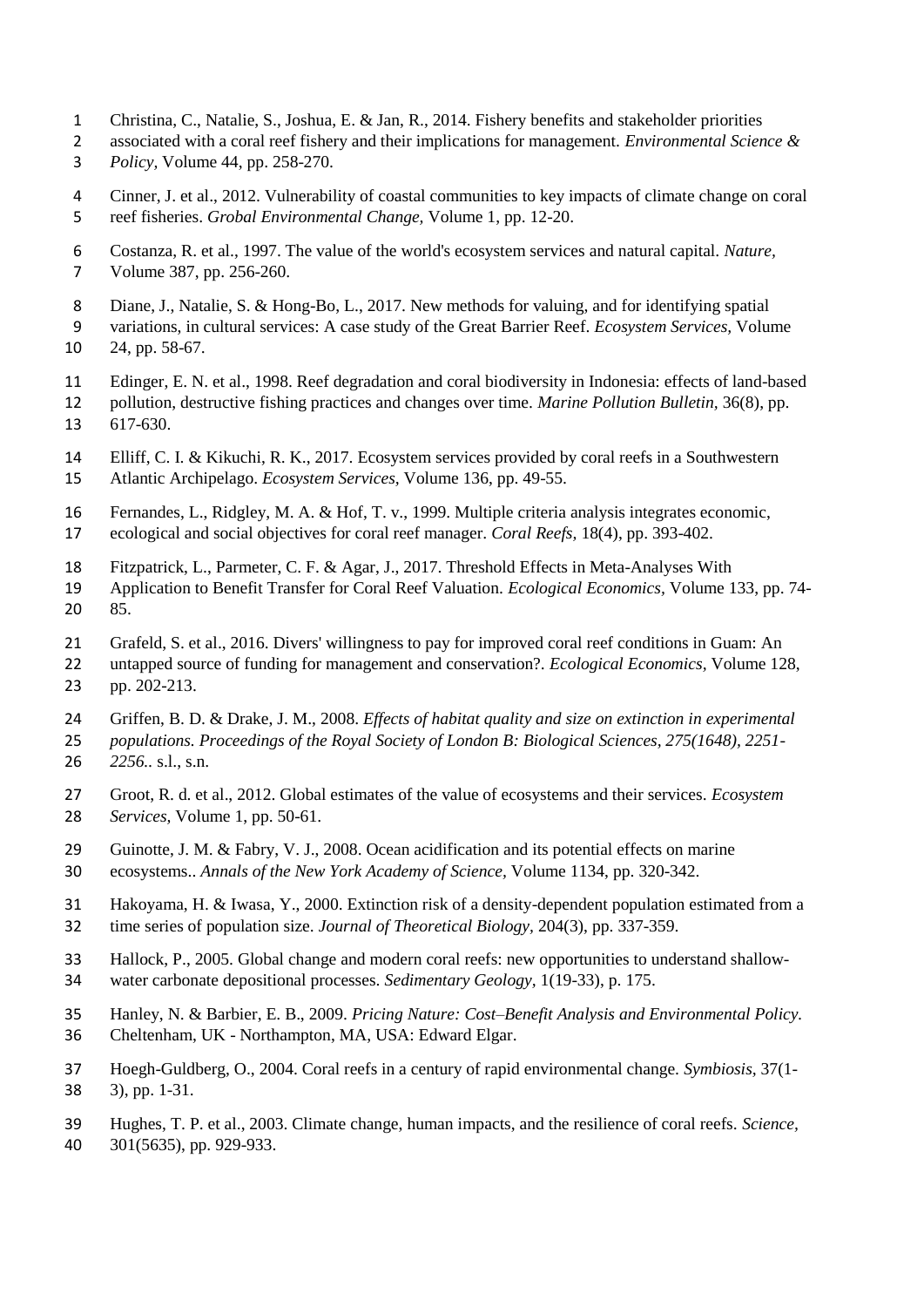- Iliana, C., Steven, W. C., Stephen, J. B. & Peter, J. M., 2014. Adapting to the impacts of global change on an artisanal coral reef fishery. *Ecological Economics,* Volume 102, pp. 118-125.
- IUCN, 2013. *Coral reefs - Facts and Figures,* s.l.: s.n.
- Jarvis, D., Stoeckl, N. & Liu, H.-B., 2017. New methods for valuing, and for identifying spatial
- variations, in cultural services: A case study of the Great Barrier Reef. *Ecosystem Services,* Volume 24, pp. 58-67.
- Joelle, A. et al., 2015. Reaping the reef: Provisioning services from coral reefs in Solomon Islands. *Marine Policy,* Volume 62, pp. 244-251.
- Johnson, A. E. & Saunders, D. K., 2014. Time preferences and the management of coral reef fisheries. *Ecological Economics,* Volume 100, pp. 130-139.
- Kelly, H. D., 2015. Ecosystem services and community based coral reef management institutions in post blast-fishing Indonesia. *Ecosystem Services,* Volume 16, pp. 319-332.
- Kittinger, J. N., Finkbeiner, E. M., Glazier, E. W. & Crowder, L. B., 2012. Human Dimensions of
- Coral Reef Social-Ecological Systems. *Ecology and Society,* 17(4), p. 17.
- Laurans, Y. et al., 2013. Economic valuation of ecosystem services from coral reefs in the South
- Pacific: Taking stock of recent experience. *Journal of Environmental Management,* Volume 116, pp.
- 135-144.
- Laurila-Pant, M., Lehikoinen, A., Uusitalo, L. & Venesjärvi, R., 2015. How to value biodiversity in environmental management. *Ecological Indicators,* Volume 55, pp. 1-11.
- Long, N. V. & Phan, K. H., 2008. Distribution and factors influencing on tructure of reef fish
- communities in Nha Trang Bay Marine Protected Area, South Central Vietnam. *Environmental*
- *Biology of Fishes,* Volume 82, pp. 309-324.
- Long, N. V. & Tuan, V. S., 2014. *Status of coral reefs in East Asia Seas Region: 2014 (Eds, Kimruma, et al),* s.l.: Ministry of Environment, Government of Japan.
- Long, N. V., Vo, S. T., Hoang, X. B. & Phan, K. H., 2004. *Conservation of marine biodiversity: a tool*
- *for sustainable management in Cu Lao Cham Islands, Quang Nam Province,* s.l.: Proceedings of the
- 10th International Coral Reef Symposium, Okinawa, Japan 28 June 2 July 2004:1249-1258.
- Lugo-Fernández, A., Roberts, H. & Wiseman, W., 1998. Tide Effects on Wave Attenuation and Wave
- Set-up on a Caribbean Coral Reef. *Estuarine, Coastal and Shelf Science,* 47(4), pp. 385-393.
- Mark, S. et al., 2017. Mapping the global value and distribution of coral reef tourism. *Marine Policy,*  Volume 82, pp. 104-113.
- McDonough, K., Hutchinson, S., Moore, T. & Hutchinson, J. S., 2017. Analysis of publication trends in ecosystem services research. *Ecosystem Services,* Volume 25, pp. 82-88.
- Moberg, F. & Folke, C., 1999. Ecological goods and services of coral reef ecosystems. *Ecological Economics,* 29(2), pp. 215-233.
- Mumby, P. J. & Steneck, R. S., 2008. Coral reef management and conservation in light of rapidly
- evolving ecological paradigms. *Trends in ecology & evolution,* 23(10), pp. 555-563.
- Nalini, S. R., Andrea, G., Rosimeiry, P. & Xuanwen, W., 2015. Global values of coastal ecosystem
- services: A spatial economic analysis of shoreline protection values. *Ecosystem Services,* Volume 11,
- pp. 95-105.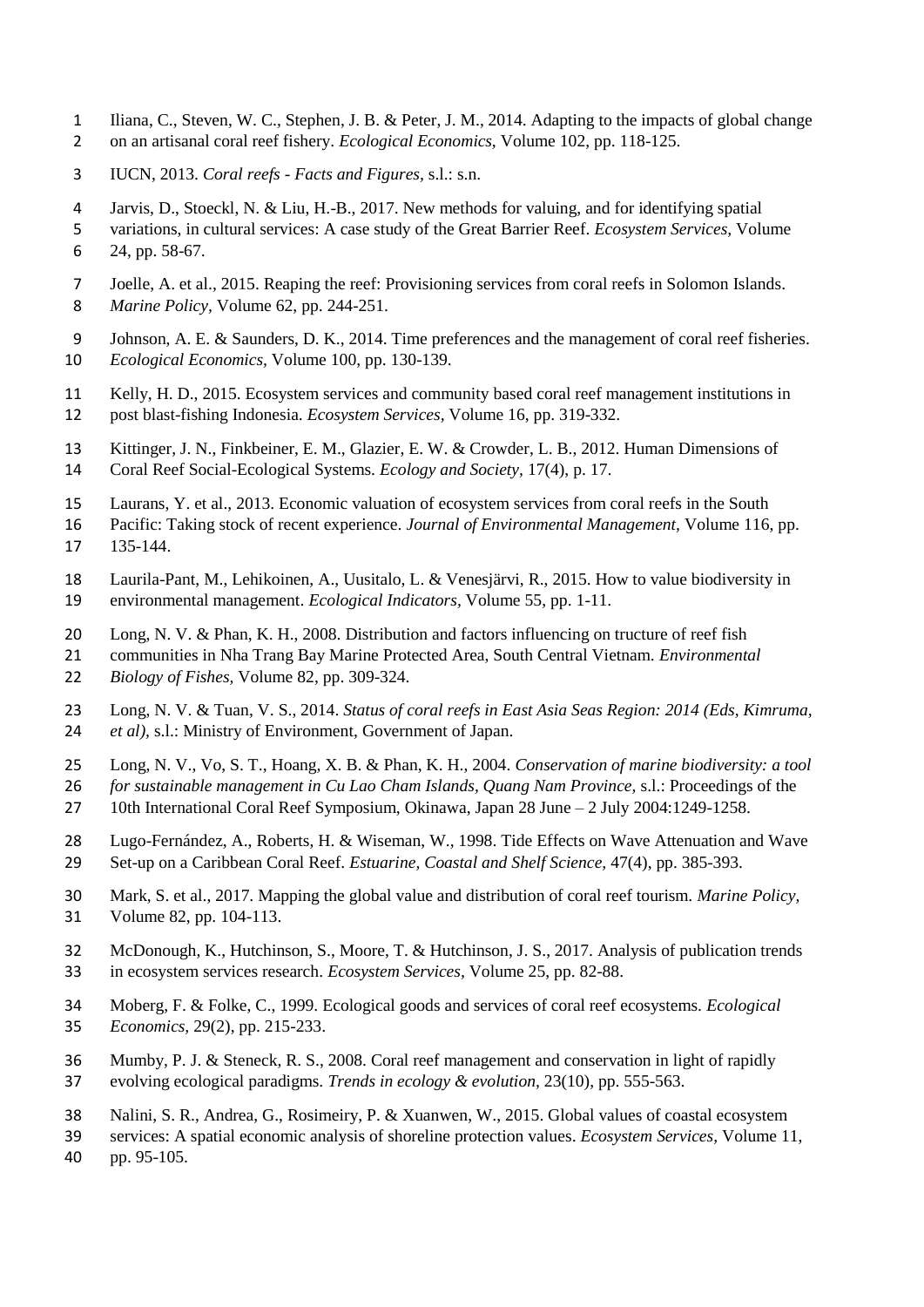- Narine, U., Dominique, A. & Pierre, C., 2010. *Integrating habitat concerns into GordonSchaefer model,* s.l.: Hal Archives-Ouvertes.
- Ngoc, Q. T. K., 2017. *How coral reef conservation and marine protected areas impact human well-*
- *being: A case study of a marine protected area and fishing communities in Central Vietnam.,* s.l.:
- EEPSEA Research Report No. 2017-RR5. Economy and Environment Program for Southeast Asia,
- Laguna, Philippines..
- Nguyen, A. D. et al., 2013. Impact of recent coastal development and human activities on Nha Trang
- Bay, Vietnam: evidence from a Porites lutea geochemical record. *Coral reefs,* Volume 32, pp. 181- 193.
- Pascal, N. et al., 2016. Economic valuation of coral reef ecosystem service of coastal protection: A pragmatic approach. *Ecosystem Services,* Volume 21, pp. 72-80.
- Pietervan, B., Samia, S., Loes, v. d. P. & Elissaios, P., 2015. Bermuda׳s balancing act: The economic
- dependence of cruise and air tourism on healthy coral reefs. *Ecosystem Services,* Volume 11, pp. 76- 86.
- Samonte, G. P., Rose, L. E.-O., Rizaller, A. & Alan, W., 2016. Economic value of a large marine
- ecosystem: Danajon double barrier reef, Philippines. *Ocean & Coastal Management,* Volume 122, pp.
- 9-19.
- Speers, A. E., Besedin, E. Y., Palardy, J. E. & Moore, C., 2016. Impacts of climate change and ocean
- acidification on coral reef fisheries: An integrated ecological–economic model. *Ecological Economics,*  Volume 128, pp. 33-43.
- Subade, R. F. & Francisco, H. A., 2014. Do non-users value coral reefs?: Economic valuation of conserving Tubbataha Reefs, Philippines. *Ecological Economics,* Volume 102, pp. 24-32.
- Tuan, V. S., Hua, T. T. & DeVantier, L., 2002. *Vo, S. T., Shallow water habitats of Hon Mun marine protected area, Nha Trang bay, Viet Nam: Distribution, extent and status 2002.,* s.l.: s.n.
- Tuan, V. S. et al., 2005. *Ecological monitoring of Nha Trang Bay Marine Protected Area, Nha Trang, Khanh Hoa, Vietnam, Reassessment 2002–2005 (No. 15). Biodiversity Report.,* s.l.: s.n.
- Tuan, V. S. et al., 2004. *Coral reefs of the Hon Mun Marine Protected Area, Nha Trang Bay, Vietnam:*
- *Species composition, community structure, status, and management recommendations.* Proceedings of
- the National Conference "Bien Dong 2002", Nha Trang, pp649-690, s.n.
- Tuan, V. S., Yet, N. H. & Nguyen, V. L., 2007. *National report on coral reefs in Vietnam. In*
- *"National reports on coral reefs in the coastal waters of the South China Sea" (UNEP, eds.),* s.l.:
- UNEP/GEF/SCS Technical Publication No. 11: 93-118.
- Turley, C. & Gattuso, J.-P., 2012. Future biological and ecosystem impacts of ocean acidification and
- their socioeconomic-policy implications. *Current opinion in environmental sustainability,* 4(3), pp. 278-286.
- Turley, C. & Gattuso, J. P., 2012. Future biological and ecosystem impacts of ocean acidification and
- their socioeconomic-policy implication. *Turley, C., & Gattuso, J. P. (2012). Future biological and*
- *ecosystem impact. Current opinion in environmental sustainability,* 4(3), pp. 278-286.
- Wilkinson, C., 2008. *Status of coral reefs of the world: 2008. Global Coral Reef Monitoring Network and Reef,* s.l.: s.n.
- Wright, W. C., Eppink, F. V. & Greenhalgh, S., 2017. Are ecosystem service studies presenting the
- right information?. *Ecosystem Services,* Volume 25, pp. 128-139.